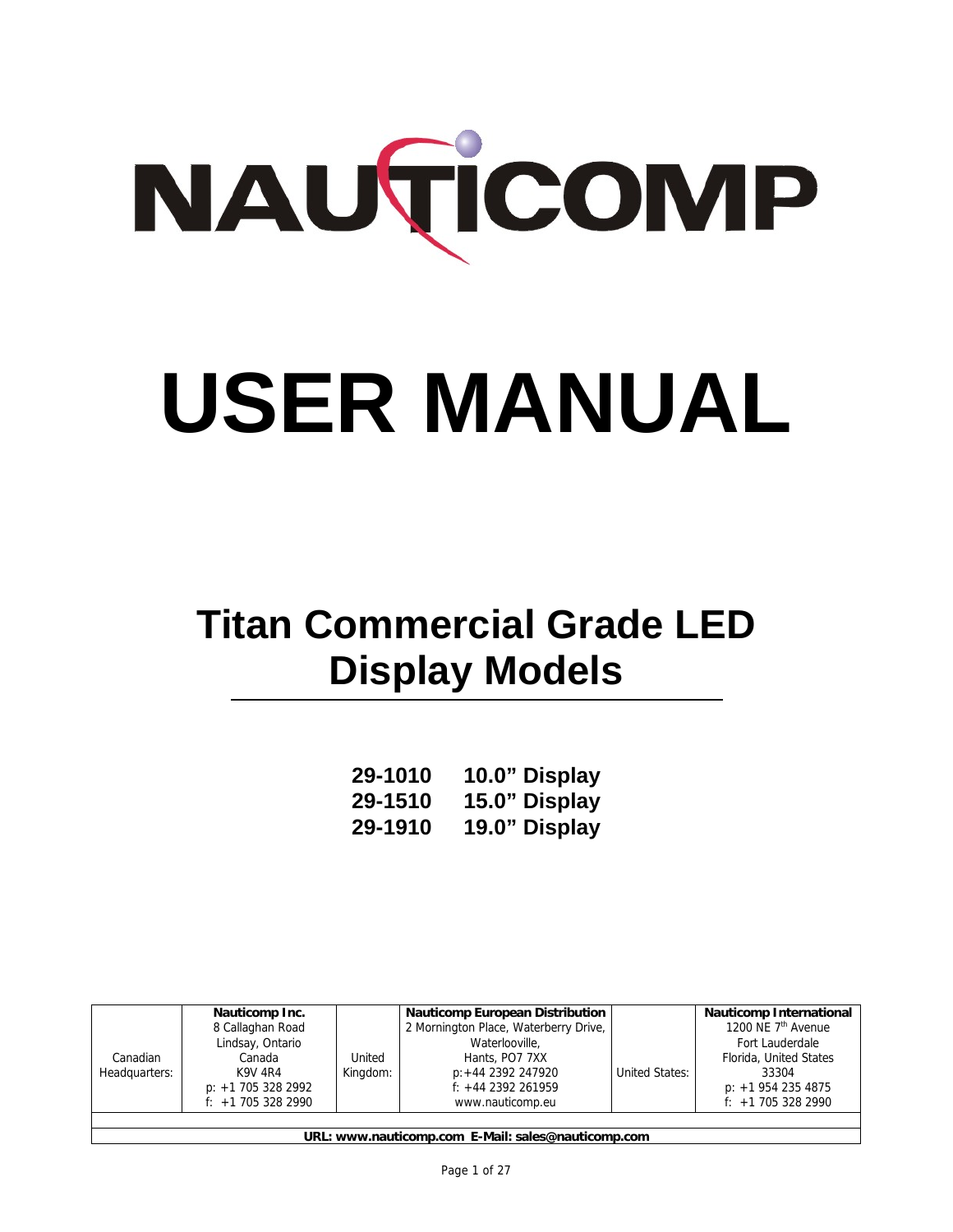### **1 GENERAL**  1.1 Forward 3 **Section** 5 **Forward** 3 **Contract 2 Contract 2 Contract 2 Contract 2 Contract 2 Contract 2 Contract 2 Contract 2 Contract 2 Contract 2 Contract 2 Contract 2 Contract 2 Contract 2 C** 1.2 Display Description…………………………………………………………………………………………..3 1.3 Contents of the Package………………………………………………………………………………….. 3 1.4 Warnings…………………………………………………………………………………………………………4 1.5 Important Information…………………………………………………………………………………….. 4 **2 INSTALLATION**  2.1 Handling Precautions 5 2.2 Planning 2.2 Planning 2.2 Planning 2.2 Planning 2.2 Planning 2.2 Planning 2.5 September 2.5 September 2.5 2.3 Power Requirements 5 2.4 Grounding 6 2.5 DC Power Connections 6 2.6 Extending the Power Cable 6 2.7 Cable Runs 7 2.8 Display Location 7 2.9 EMC Guidelines………………………………………………………………………………………………..8 2.10 Mechanical Installation – Display **19.10 Mechanical** Installation – Display **9.10 Mechanical** 9 2.11 Electrical Installation – Display……………………………………………………………………..... 10 2.12 Recommendations for VGA and DVI Source……………………………………………………. 11 **3 OPERATION 2.1 Primary Control Functions 2.1 Primary Control Functions 2.2 August 2.2 Primary Control Functions 2.2 August 2.2 August 2.2 August 2.2 August 2.2 August 2.2 August 2.2 August 2.2 August 2.2 August 2.2 August 2.2 August** 3.2 Overview 12 3.3 Brightness / Contrast 13 3.4 Color Menu 13 3.5 Position Menu 14 3.6 Setup Menu 14 **4 MAINTENANCE**  4.1 Routine Maintenance 15 4.2 EMC Servicing and Safety Guidelines 15 **5 TROUBLESHOOTING** 5.1 Common Symptoms and Possible Solutions……………………………………………………..16 **6 APPENDIX**  6.1 Declaration of Conformity………………………………………………………………………………. 18

| 6.5 |  |
|-----|--|
|     |  |
|     |  |
|     |  |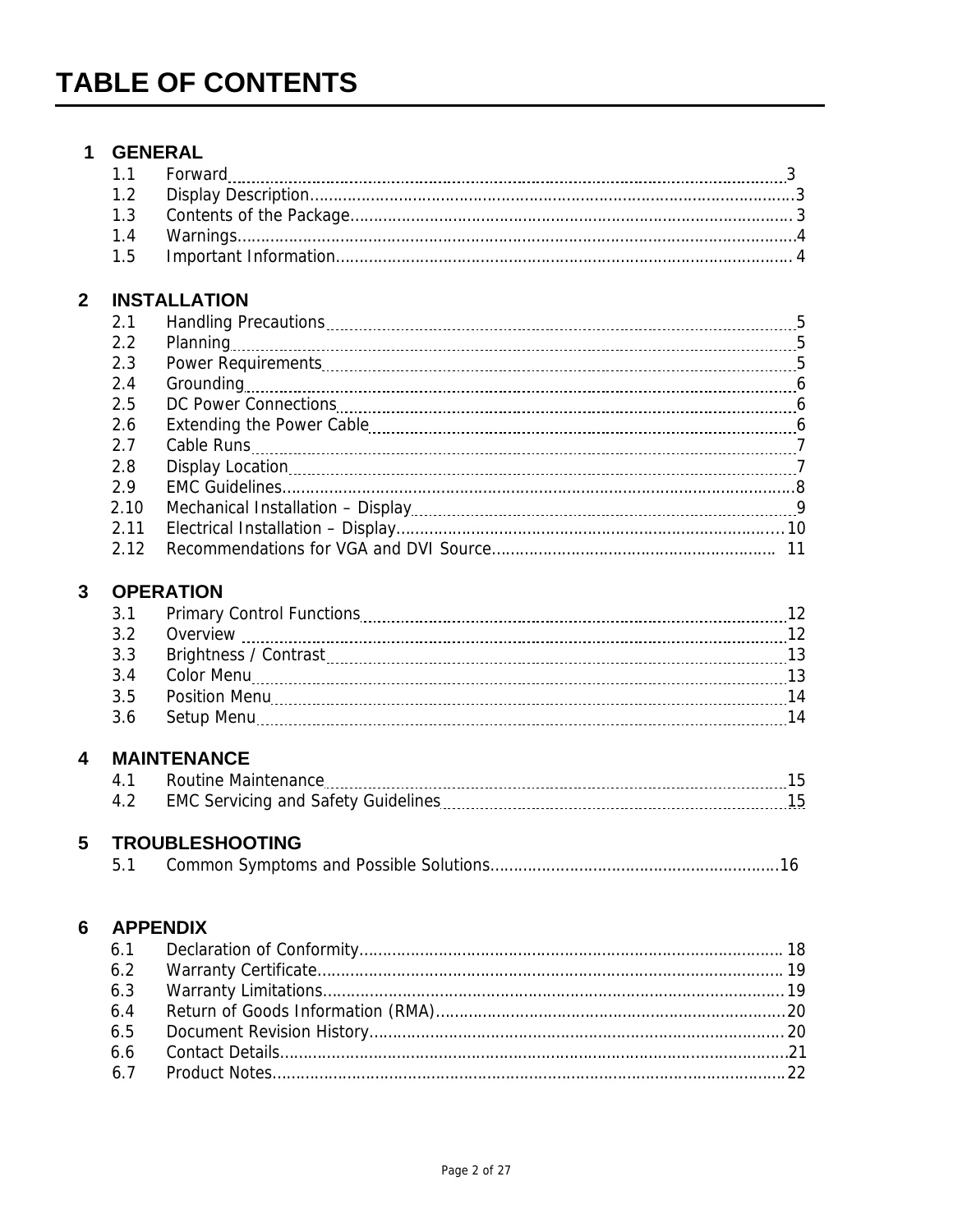### **1 GENERAL**

### **1.1 Forward**

Founded in 1997, Nauticomp Inc. based in Canada, designs and manufactures the widest range of watertight sunlight readable displays for worldwide markets. Nauticomp Inc. is a fully accredited ISO 9001:2000 Company with regional offices located in the United States of America and Europe.

With respect to product innovation, all Nauticomp displays are constructed to meet NMEA6/IP67 standards associated with the Industrial and Marine markets. The Displays are easily integrated into applications due to the use of industry standard interfaces and are designed to comply with the communications standards CE: CISPR/ EN55022 & EN 60945.

In support of the above, we offer the added value of a global network of experienced Dealers and Systems Integrators to ensure customer satisfaction.

Please carefully read and follow the procedures stated in this manual.

### **1.2 Display Description**

Titan Commercial Grade LED Series Display offers a rugged, dimmable, LED backlit solution for industrial applications.

Each display is fitted with interface circuits that allow it to be connected with standard PC VGA to DVI.

A unique but simple On Screen Display (OSD) user interface allows the user to adjust a wide variety of display parameters if necessary. Once the parameters are set they are stored in non-volatile EEPROM. This ensures that the set-up is retained after power is switched off.

All Displays are designed for operation from an external regulated 12.1V DC supply.

Nauticomp offers a wide range of external power supplies to match the power consumption requirements of individual applications – 12V DC, 24V DC & 110/230V AC.

Each Titan Series Display is shipped with a 2 Year Limited Warranty 100% parts and labour.

### **1.3 Contents of the Package**

Each Display is shipped with:

| <b>Description</b>          | <b>Qty</b> | <b>Remarks</b>                                          |
|-----------------------------|------------|---------------------------------------------------------|
| Power Supply 12.1V DC       |            | 115/230V AC                                             |
| <b>Standard Power Cable</b> |            | 6' Grounded Power Cable                                 |
| VGA Cable                   |            | Connects standard VGA Signals. Length approx. 10' (3m). |
| User Manual                 |            | Installation & User Manual (Refer Section 8.5 for Rev)  |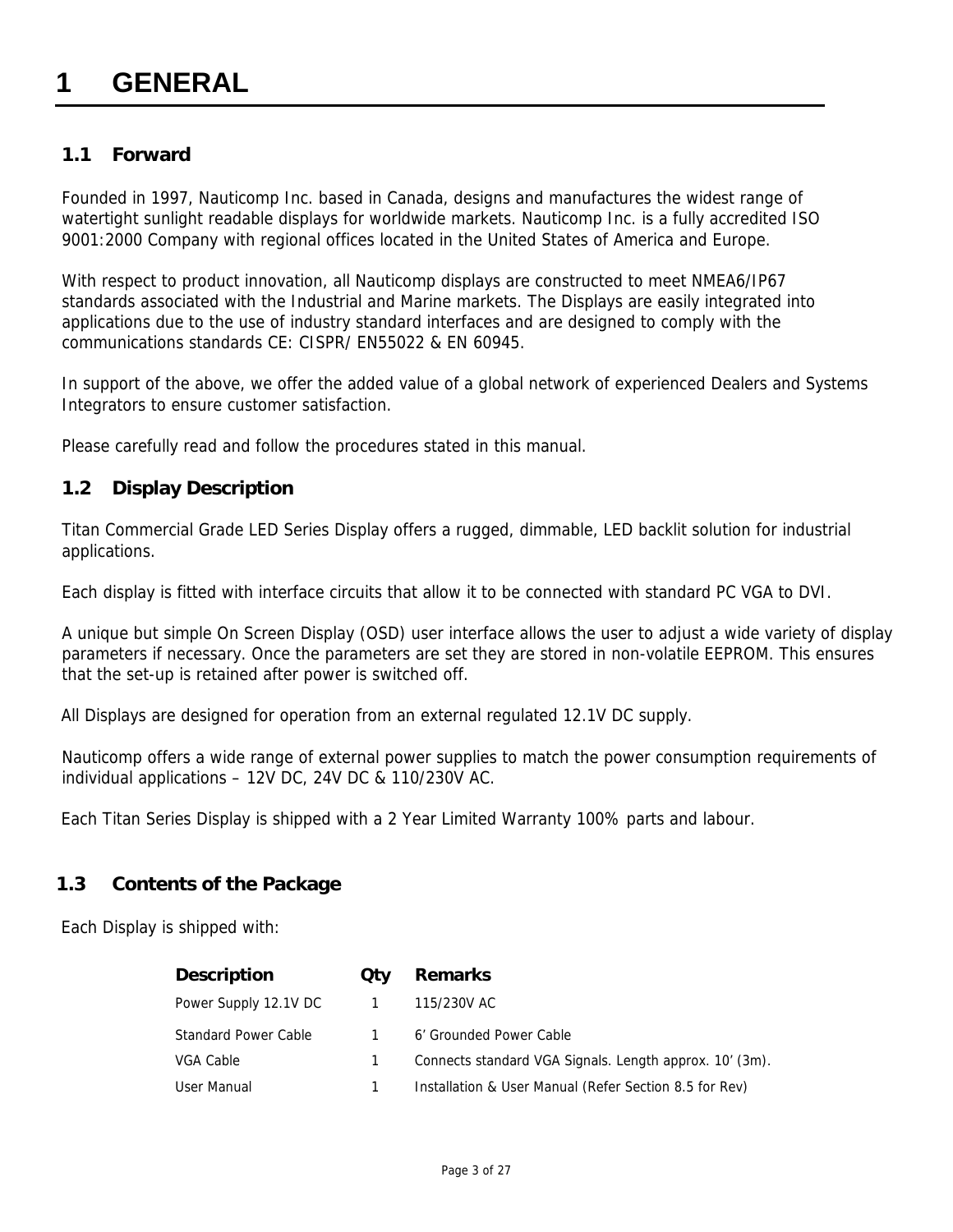### **1.4 Warnings**

- 1.4.1 **Product Installation:** This equipment must be installed and operated in accordance with the Nauticomp instructions provided. Failure to do so could result in poor product performance, personal injury and/or damage to connected items.
- 1.4.2 **Electrical Safety:** Make sure you have switched off the power before you start installing this product. The display unit contains high voltages. Adjustments require specialized service procedures and tools only available to qualified service technicians. There are no user serviceable parts or adjustments. The user should never attempt to service the equipment doing so will void the products warranty.
- 1.4.3 **Navigation Aid:** When this display is used within a navigation system, it is only an aid to navigation. Its accuracy can be affected by many factors, including equipment failure or defects, environmental conditions, and improper handling or use. It is the user's responsibility to exercise common prudence and navigational judgments. This unit should not be relied upon as a substitute for such prudence and judgment. Always maintain a permanent watch so you can respond to situations as they develop.
- 1.4.4 **TFT Colour LCD Displays:** The colours of the Display may seem to vary when viewed against a coloured background or in coloured light. This is a perfectly normal effect that will be seen with all colour LCD displays. In common with all Thin Film Transistor (TFT) panels, the screen may exhibit a few (less than 7) wrongly illuminated pixels. These may appear as black pixels in a light portion of the screen, or as coloured pixels in black areas.
- 1.4.5 **EMC Conformance:** The design and manufacture of Nauticomp equipment and accessories conform to the appropriate Electromagnetic Compatibility (EMC) standards, but correct installation is required to ensure that performance is not compromised. Nauticomp displays are designed to comply with EN55022 Class A-Emission, EN 55024- Immunity Standards & EN 60945.
- 1.4.6 **Disposal: Waste Electrical and Electronic Equipment (WEEE) Directive** This Product complies with the WEEE directive (2002/96/EC) marking requirements. The affixed label indicates that you must not discard this electrical/electronic product in domestic household waste. To dispose of your Nauticomp electronic product, please contact your local Nauticomp dealer, distributor, or the factory directly by visiting www.nauticomp.com.
- 1.4.7 **User Manual Content:** The technical and graphical information contained in this handbook, to the best of our knowledge, was correct as it went to press. However, our policy of continuous improvement and updating may change product specifications without prior notice. As a result, unavoidable differences between the product and handbook may occur from time to time. Nauticomp cannot accept liability for any inaccuracies or omissions it may contain.

### **1.5 Important Information**

This User manual contains important information on the installation and operation of your new display. In order to obtain the best results in operation and performance, please read this User Manual thoroughly. Nauticomp's Technical Service representatives or your local dealer will be available to answer any questions you may have.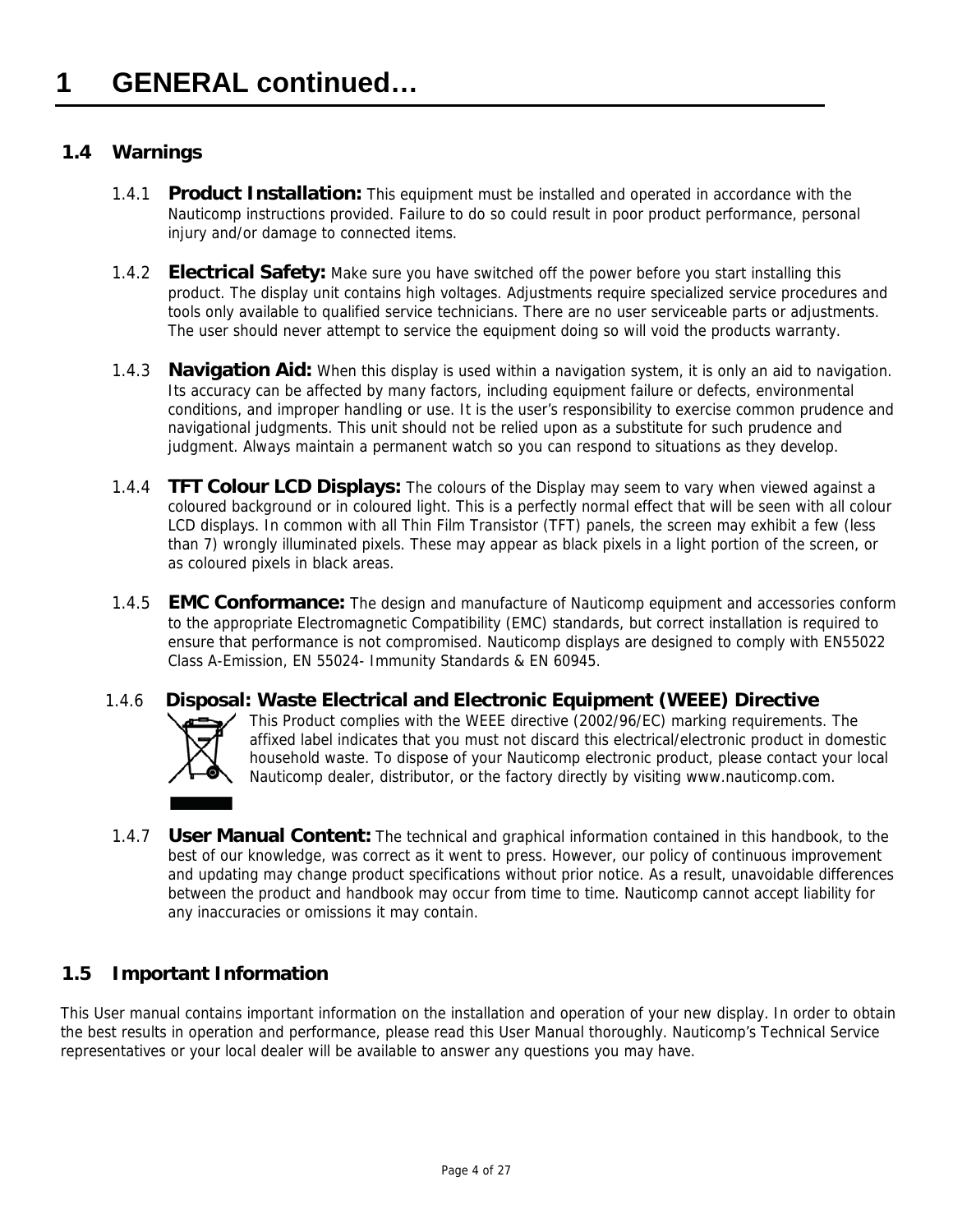### **2 INSTALLATION**

### **2.1 Handling Precautions**

The casing of the Display gives good protection to its internal components. To prevent damage to the LCD Display, it is important to observe a few simple precautions.

- 2.1.1 Unpack your display carefully to prevent damage.
- 2.1.2 Save the carton and packing in case you need to return the Display for service.
- 2.1.3 If the surface is soiled, wipe lightly with clean absorbent cotton or other soft cloth.
- 2.1.4 The TFT panel and circuit boards contain devices that are sensitive to Electrostatic Discharge. Adequate ESD precautions should be taken during unpacking, handling and installation of the TFT monitor.
- 2.1.5 There are no user serviceable parts inside the monitor. All servicing must be carried out by qualified personnel.
- 2.1.6 The casing should never be opened by unqualified personnel, as there are potentially harmful voltages within this equipment.

### **2.2 Planning**

Before you install your Display, plan the installation considering:

- 2.2.1 Display location and mounting options.
- 2.2.2 Power requirements.
- 2.2.3 Cable runs do not run video cables near any AC power sources.
- 2.2.4 Additional components e.g.

#### **2.3 Power Requirements**

The display requires an external, regulated 12.1V DC power supply.

To meet onboard requirements, Nauticomp offers a wide range of external power supplies to match the power consumption requirements of individual displays being – 12V DC, 24V DC, & 115/230V AC.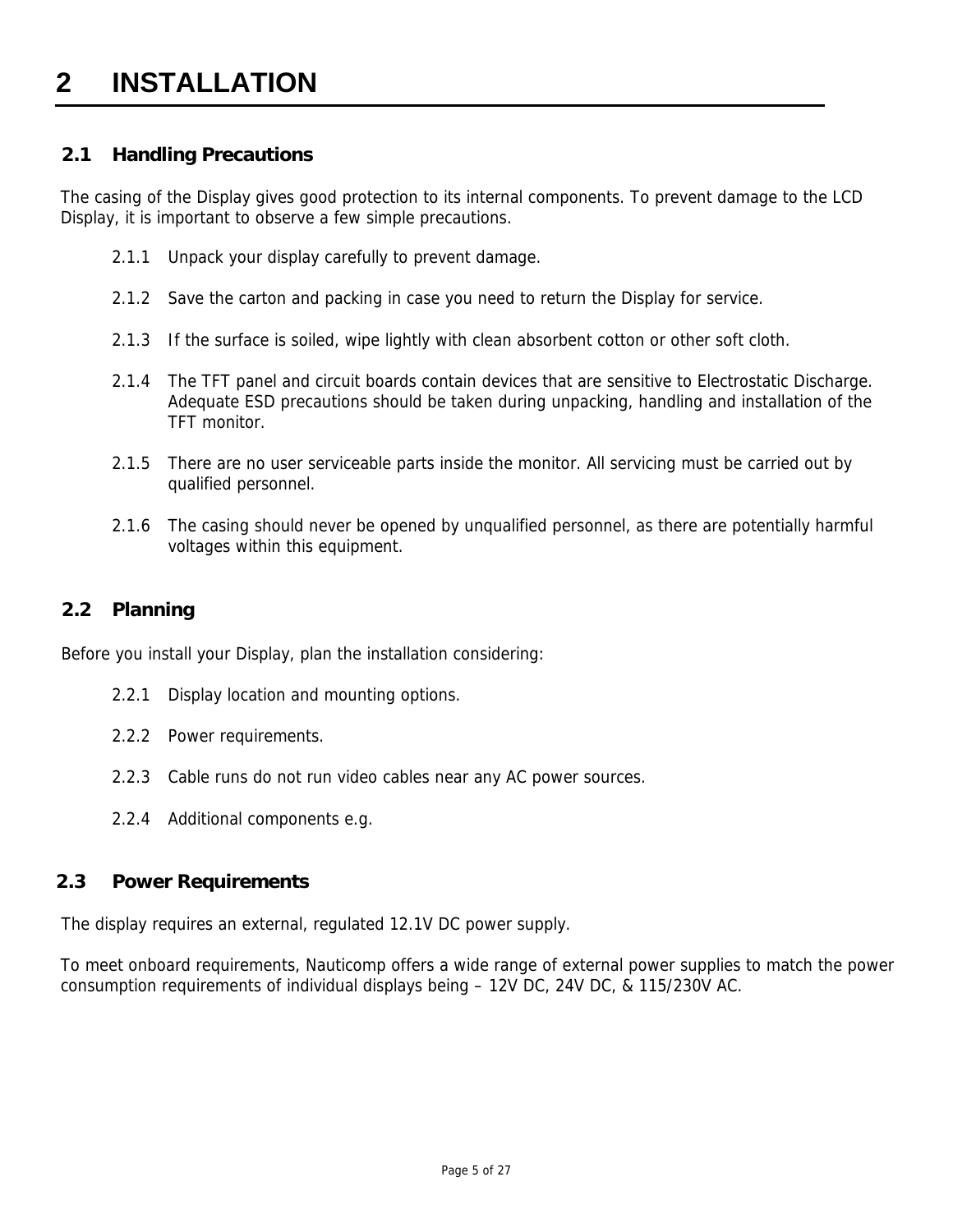### **2.4 Grounding**

It is important that an effective RF ground is connected to the display. You must ground the display by connecting the drain (earth) terminal directly on the Nauticomp power supply to the nearest RF ground source (superstructure). The length should be as short as possible.

### **CAUTION:**

 This Display is not intended for use on 'Positive' ground circuits. The power input cable earth screen connections must be connected directly to a RF ground source.

### **2.5 DC Power Connections**

The power connection to the Nauticomp Power Supply should be made at either the output of the battery isolator switch or at a DC power distribution panel. Nauticomp recommends that power be fed directly to the Nauticomp Power Supply via its own dedicated cable system. An in-line fuse is required to be installed on the positive (+) feed going to the Nauticomp provided power supply.

See table below for reference:

| <b>Vessel Power Source</b> | <b>Rating of Fuse</b> |
|----------------------------|-----------------------|
| 12 V DC                    | 10 Amp                |
| 24V DC.                    | 5 Amp                 |

### **2.6 Extending the Power Cable**

Longer power cable runs may require larger wire gauges to minimize any voltage drop in the cable. Ensure that the minimum voltage specification of the display is met at the junction of these cables when the display is operating at full brightness. If a longer power cable run is required, use the supplied power cable to connect to the display unit. Then use a suitable connector block to connect the free end to the extension cable; take particular care to ensure correct polarity and grounding of the screening braid to an RF ground source. The supplied 3m power cable has a cross-section of 16 AWG.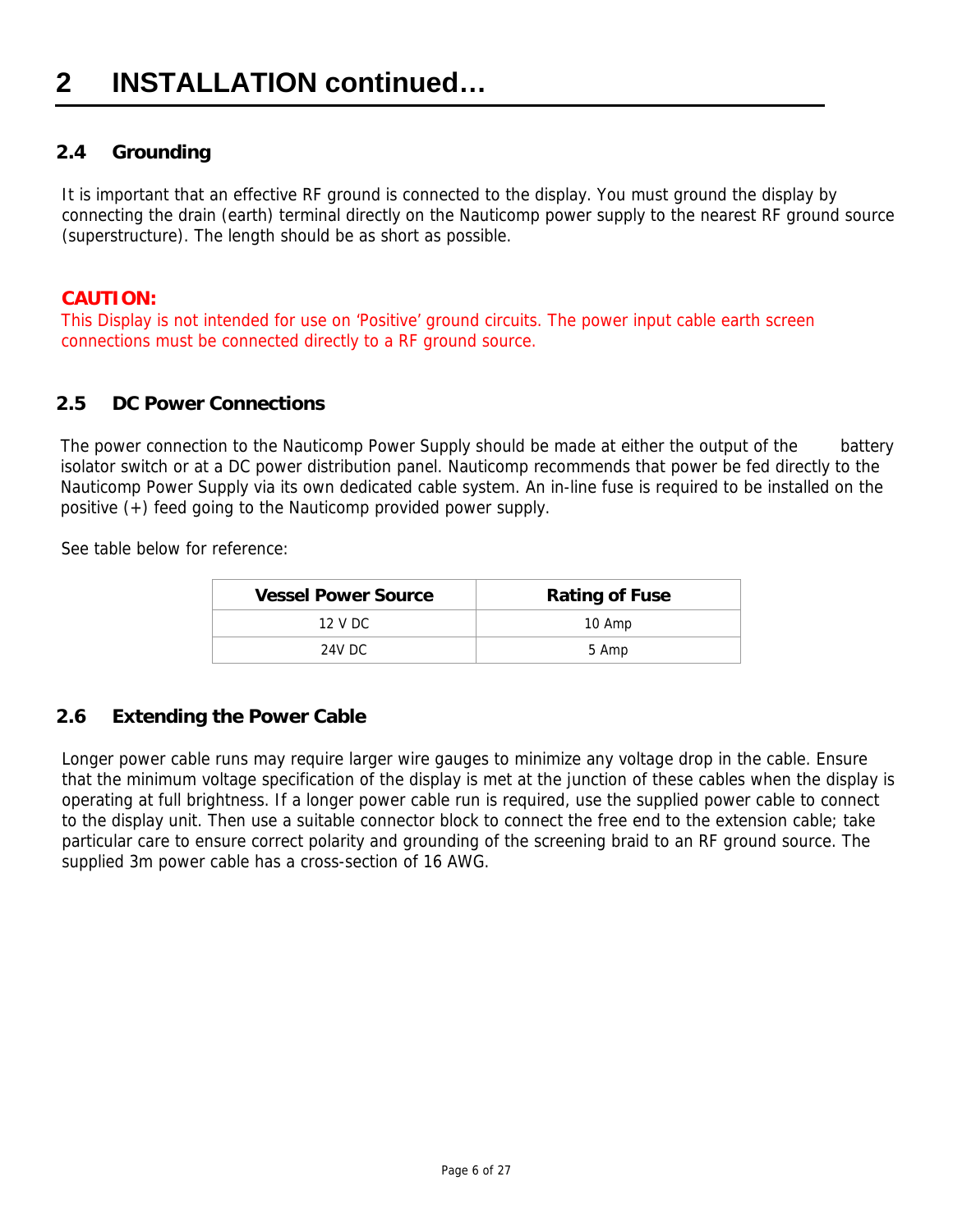### **2.7 Cable Runs**

Consider the following before installing the Display:

- 2.7.1 All cables should be adequately secured, protected from physical damage and protected from exposure to heat. Avoid running cables through bilges, doorways, or close to moving / hot objects.
- 2.7.2 Acute bends must be avoided.
- 2.7.3 Where a cable passes through an exposed bulkhead or deck head, a watertight feed-through should be used.
- 2.7.4 Make sure any excess cable is coiled and secured.
- 2.7.5 Do not run video cables near AC power sources or wires.

### **CAUTION:**

 Do not 'Pull' cables through the bulkheads, walls or tight spaces using a cord attached to the connector. This could damage the connections.

### **2.8 Display Location**

2.8.1 **Viewing angle**: This LCD panel has been chosen to give the very best performance, including viewing angle. However, the contrast and colours seen on all LCD displays vary slightly with viewing angle.

**Note:** Viewing an LCD panel from the bottom angle (outside specified display viewing angle characteristic) is typically unacceptable.

- 2.8.2 **Access:** There must be sufficient space behind the display to allow cable connections to the rear connectors, avoiding tight bends in the cable. All connections are rear entry.
- 2.8.3 **Interference:** The selected location should be far enough away from devices that may cause interference, such as motors, generators and radio transmitter/receivers (see the EMC guidelines section 2.9).
- 2.8.4 **Magnetic compass:** Mount the display unit at least 3 ft (1m) away from a magnetic compass.
- 2.8.5 **Environment:** To prevent overheating, do not restrict airflow at the front or rear of the display unit; ensure there is adequate ventilation.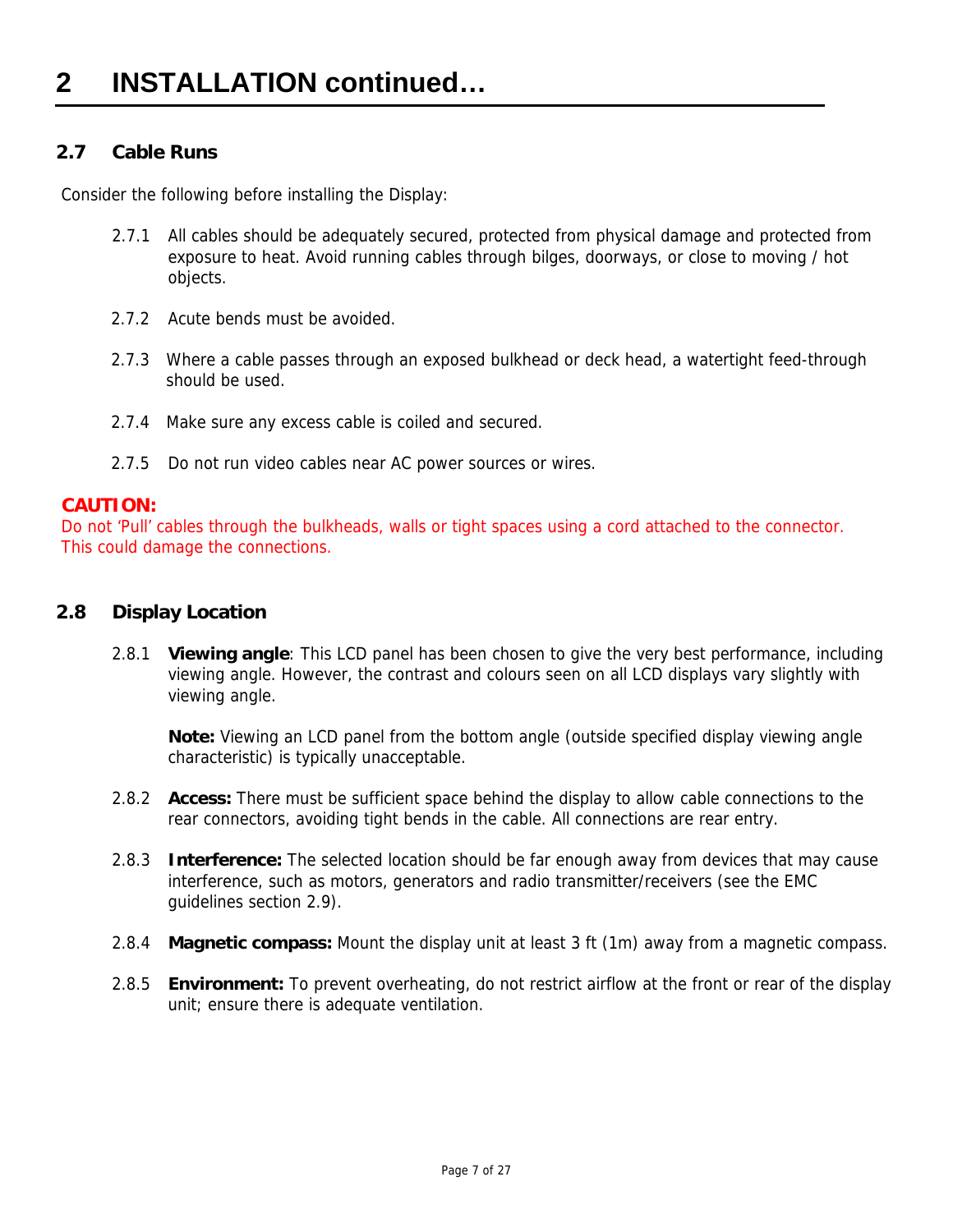2.8.6 **Heat Management:** The display is designed to work within most high ambient heat conditions. There are extreme yet rare conditions that may cause the display to go black or "Blackout". This is normally caused by concentrated and excessive UV rays (DIRECT SUNLIGHT) acting on the LCD panel.

To minimize the risk of the Display being subjected to the above one should endeavour to:

- 2.8.6.1 Employ additional cooling to assist with heat dissipation.
- 2.8.6.2 Provide additional shading.

### **2.9 EMC Guidelines**

All Nauticomp Displays and accessories are designed to the best industry standards for use in the rugged electronic environment. The design and manufacture conforms to the appropriate Electromagnetic Compatibility (EMC) standards (Section 1.4.5 refers), but correct installation is required to ensure that performance is not compromised. Although every effort has been taken to ensure that they will perform under all conditions, it is important to understand what factors could affect the operation of the product. The guidelines given here describe the conditions for optimum EMC performance, but it is recognized that it may not be possible to meet all of these conditions in all situations. To ensure the best possible conditions for EMC performance within the constraints imposed by any location, always ensure the maximum separation possible between different items of electrical equipment.

For optimum EMC performance, it is recommended that where ever possible Nauticomp Displays and cables connected should be:

- 2.9.1 At least 3 ft (1 m) from any equipment transmitting or cables carrying radio signals e.g. VHF radios, cables and antennas. In the case of SSB radios, the distance should be increased to 7 ft  $(2 m)$ .
- 2.9.2 More than 7 ft (2 m) from the path of a radar beam. A radar beam can normally be assumed to spread above and below the radiating element.
- 2.9.3 Supplied from a separate battery from that used for engine start. Voltage drops below 10 V, and starter motor transients, can cause the equipment to reset and or cause the loss of some information and may change the operating mode.
- 2.9.4 Used with Nauticomp specified cables. Cutting and rejoining (Splice) these cables can compromise EMC performance and must be avoided.

### **NOTE:**

If a suppression ferrite is attached to a cable; this ferrite should not be removed.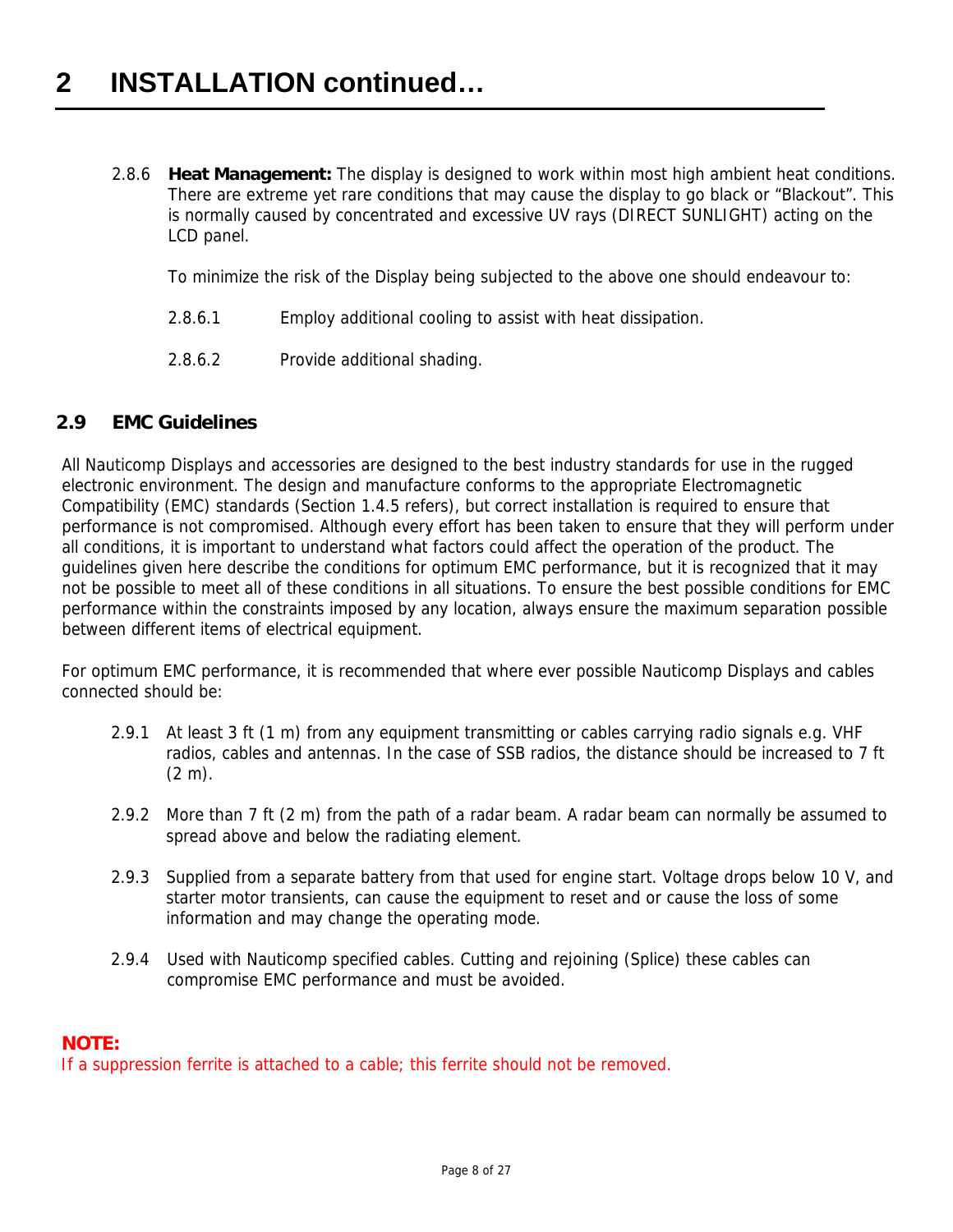### **2 INSTALLATION continued…**

### **2.10 Mechanical Installation - Display**

- 2.10.1 VESA Ram Mounting
	- Step 1 Install 'Ram Mount' bracket on rear of display using the four VESA mount PEMS.
	- Step 2 Attach 'Ram mount' arm to bracket by unscrewing the giant wing-nut and placing over the pedestal ball.



Above Illustration - Installed 'Pedestal ball and Ram Mount"

### **2.10.2 Custom Bracket Mounting**

- Step 1 Install brackets on sides of display using the four supplied screws.
	- **Brackets** Supplied Screws
- Step 2 Install display on dash as desired.

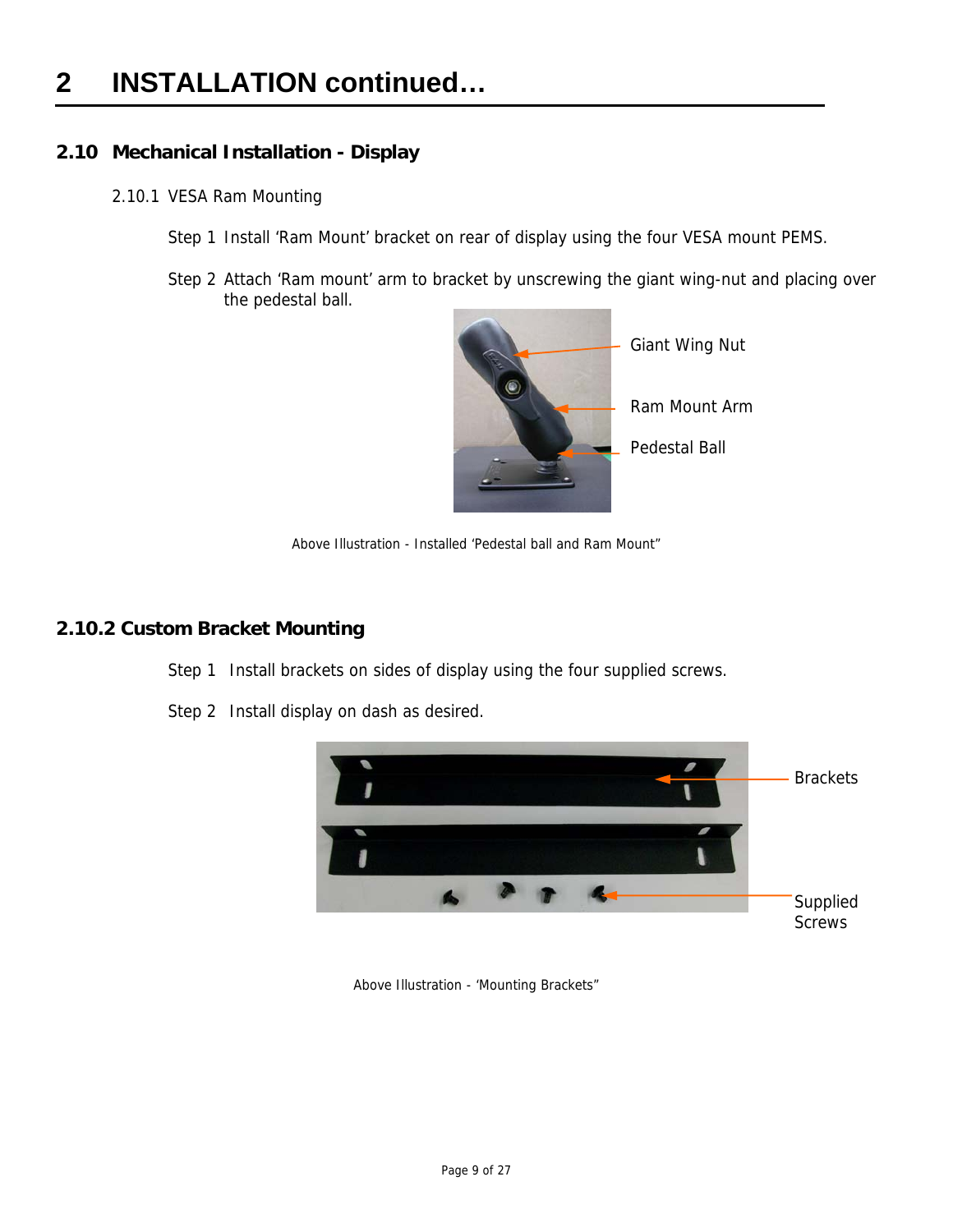### **2.11 Electrical Installation - Display**

- 2.11.1 Cabling Electrical Supply
	- Step 1 Plug male 3 prong end of the 6' grounded power cable into receptacle.
	- Step 2 Connect the female end of the 6' grounded power cable to the Titan power supply. Ensure green light is activated.
	- Step 3 Connect the barrel connector from the Titan power supply to the Titan Series display.



Example of Power Supply Terminations



#### **CAUTION:**

 Versions of the Nauticomp AC Power Supply are NOT fully auto ranging. Therefore you must ensure the correct input voltage via the 110V/230V selector switch found on the inside of the power supply. Nauticomp recommends using a thin-bladed screwdriver through the side hole to change selection. \*\*This should not be done with ANY power connected to the unit.

### **CAUTION:**

Nauticomp Power Supply, (DO NOT) adjust the potentiometer labelled 'V ADJ' - Factory Set 12.1V DC.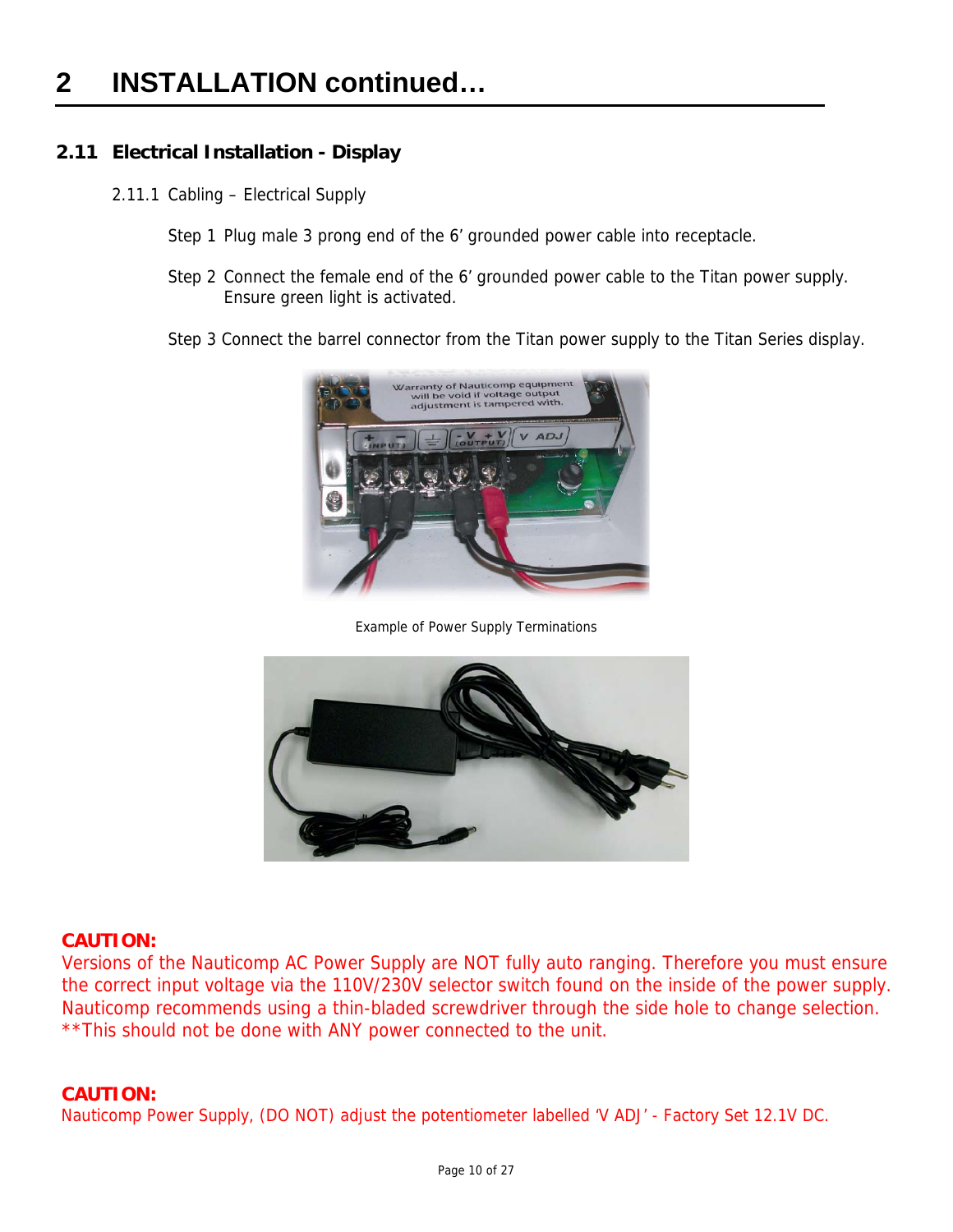### **2.11.2 Cabling – Connections**

| <b>Power</b> | <b>DVI</b> | <b>S-Video Composite</b><br>VGA<br>Audio                                                                                                              |
|--------------|------------|-------------------------------------------------------------------------------------------------------------------------------------------------------|
|              | 2.11.2.3   | All connectors must be connected to the output source before display.                                                                                 |
|              | 2.11.2.2   | All cables can only be installed one-way. Do not force any cables in.                                                                                 |
|              | 2.11.2.1   | Power output from the provided Nauticomp Power Supply is to be 12.1V DC.<br>Please check voltage before connecting to the Display for the first time. |



Above Illustration – Interface Connections (Rear Entry)

### **CAUTION:**

Always connect all video input cables before connecting the power.

Step 1 Press connector in and screw nuts tight until secure.

Step 2 Gently pull all cables to ensure that they are connected securely.

### **2.12 Recommendations for VGA/DVI Source**

All Nauticomp Displays comply with VESA DDC1/2B Windows Plug and Play. No driver disks are required. A computer running Windows 2000, XP and later versions may interrogate the display for its technical characteristics. For best results Nauticomp recommends that you set the PC or device to match the "native" resolution, and suggested frequency as suggested in section 6 of this manual. (see specifications for your particular display)

For Example: 1024 x 768 at 60Hz is the preferred resolution and refresh rate. Unlike CRT Displays, LCD displays do not flicker; hence selecting a higher refresh rate provides no advantage.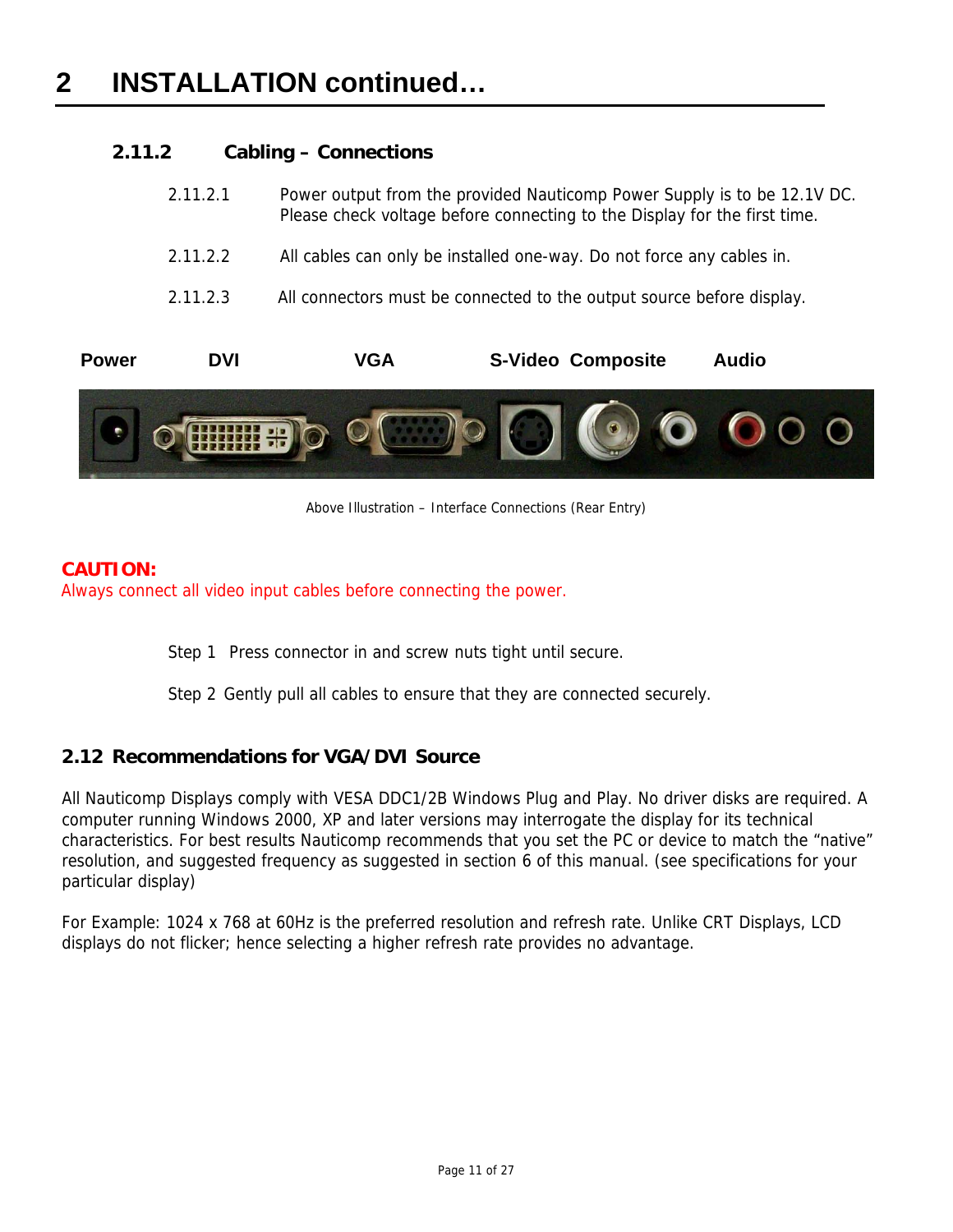### **3 OPERATION**

### **3.1 Primary Control Functions**

### **Button – Primary Control Function**



**3.2 Overview -** There are up to Six (6) different Menu Tabs:



Page 12 of 27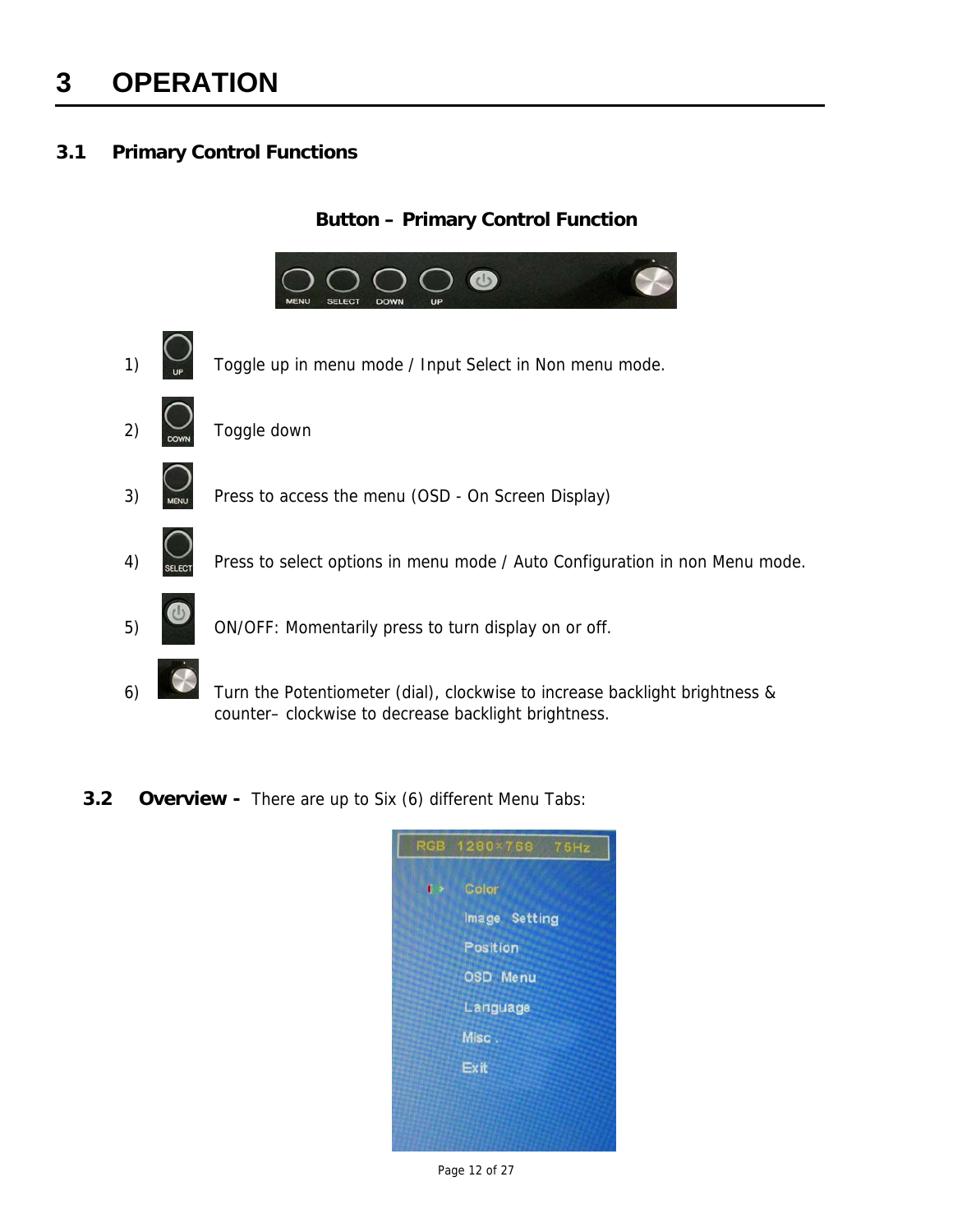### **3.3 Color Menu tab:**



Color Menu Tab - As viewed on Display…

| <b>COLOR - Functionality</b> |                                                                                 |                        |  |
|------------------------------|---------------------------------------------------------------------------------|------------------------|--|
| <b>OPTIONS</b>               | <b>FUNCTION</b>                                                                 | <b>ILLUSTRATION</b>    |  |
| Contrast                     | Adjusts the LCD Panel Contrast                                                  | 50                     |  |
| <b>Brightness</b>            | Adjusts the LCD Panel Brightness                                                |                        |  |
| Color Adjust                 | Adjusts the Red, Green & Blue<br>Color.                                         | Red Green Blue         |  |
| Color Temp                   | Adjusts the Color Temperature                                                   | 6500 S800 USER<br>9300 |  |
| <b>Back</b>                  | Exits this menu                                                                 |                        |  |
|                              | Note: When you select an OPTION - The above corresponding 'Adjust Bar' appears. |                        |  |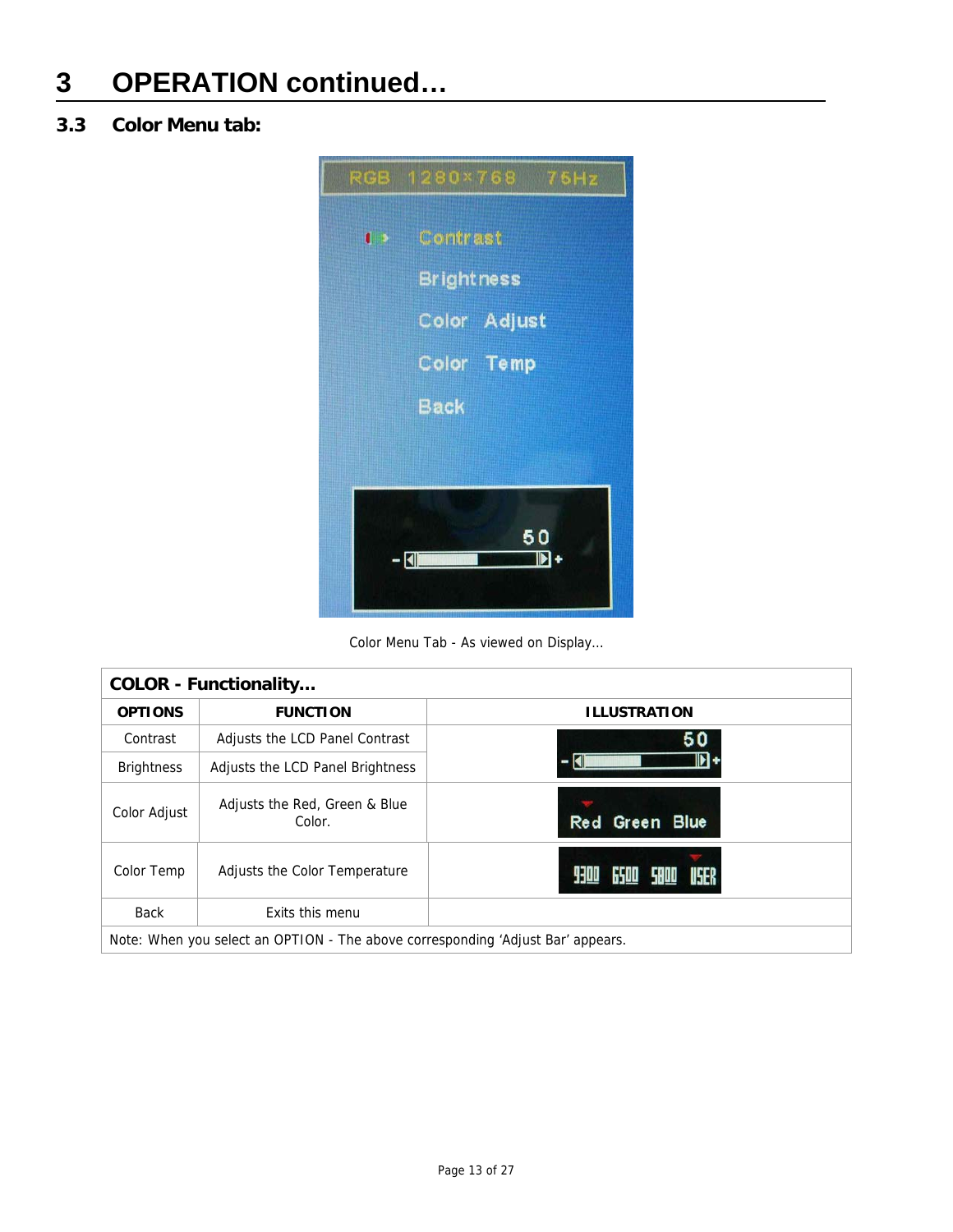### **3.4 Image Setting tab:**



Image Setting tab - As viewed on Display…

| Image Setting - Functionality |                                                                                 |                      |  |  |
|-------------------------------|---------------------------------------------------------------------------------|----------------------|--|--|
| <b>OPTION</b>                 | <b>FUNCTION</b>                                                                 | <b>ILLUSTRATION</b>  |  |  |
| Clock                         | Adjusts the image horizontal size                                               |                      |  |  |
| Phase                         | Adjusts the image quality (fine tune)                                           | ÞІ                   |  |  |
| Gamma                         |                                                                                 | O                    |  |  |
| Auto Adjust                   | Auto adjusts image position                                                     | $\Delta$ Auto Adjust |  |  |
| <b>Back</b>                   | Exits the menu                                                                  |                      |  |  |
|                               | Note: When you select an OPTION - The above corresponding 'Adjust Bar' appears. |                      |  |  |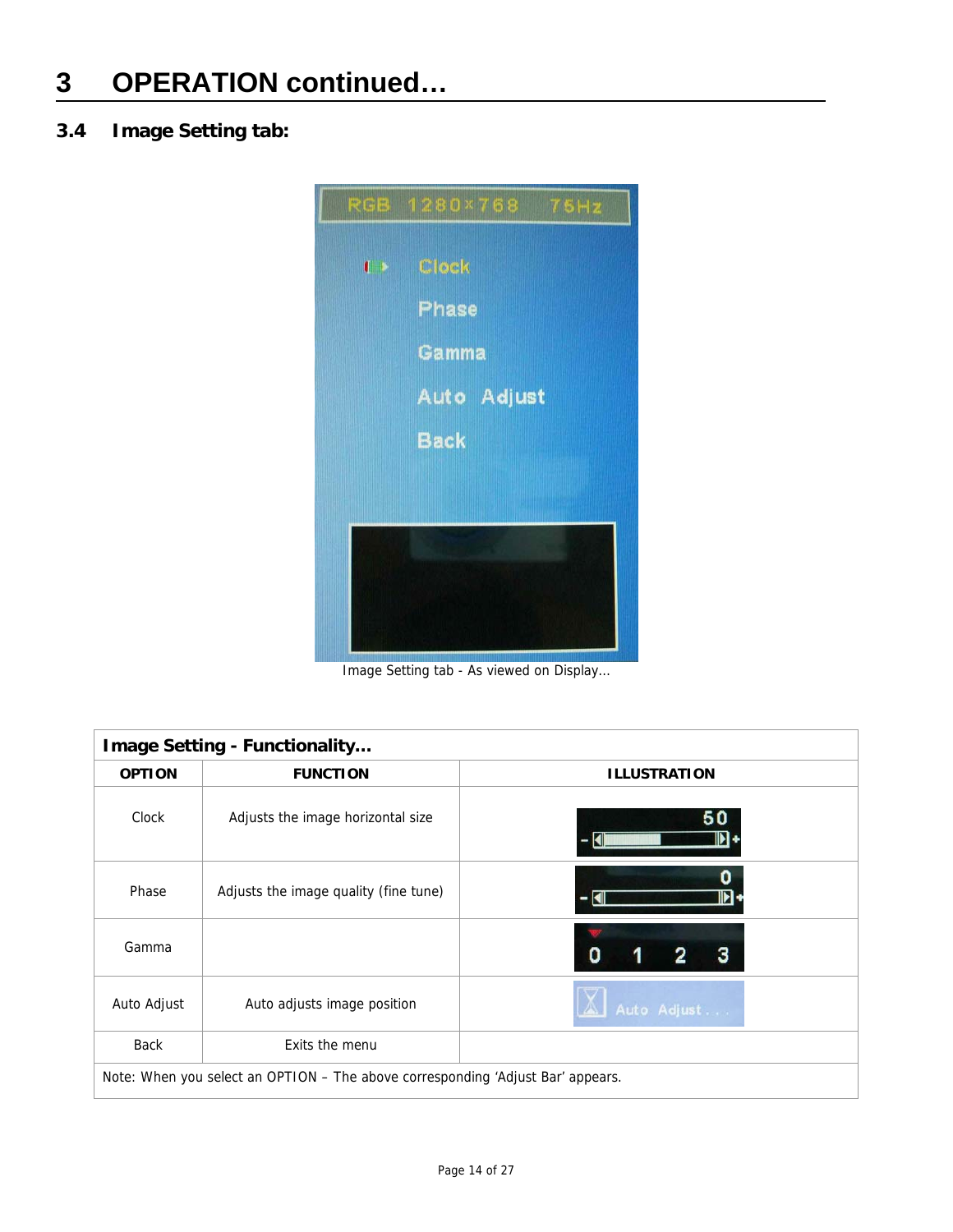### **3.5 Position Menu tab:**



Position Menu tab - As viewed on Display…

| <b>Position Menu - Functionality</b>                                            |                                  |                     |  |  |
|---------------------------------------------------------------------------------|----------------------------------|---------------------|--|--|
| <b>OPTION</b>                                                                   | <b>FUNCTION</b>                  | <b>ILLUSTRATION</b> |  |  |
| H Position                                                                      | Adjust the width of<br>the image | 50                  |  |  |
| 50<br>Adjusts the image<br>V Position<br>left and right                         |                                  |                     |  |  |
| Note: When you select an OPTION - The above corresponding 'Adjust Bar' appears. |                                  |                     |  |  |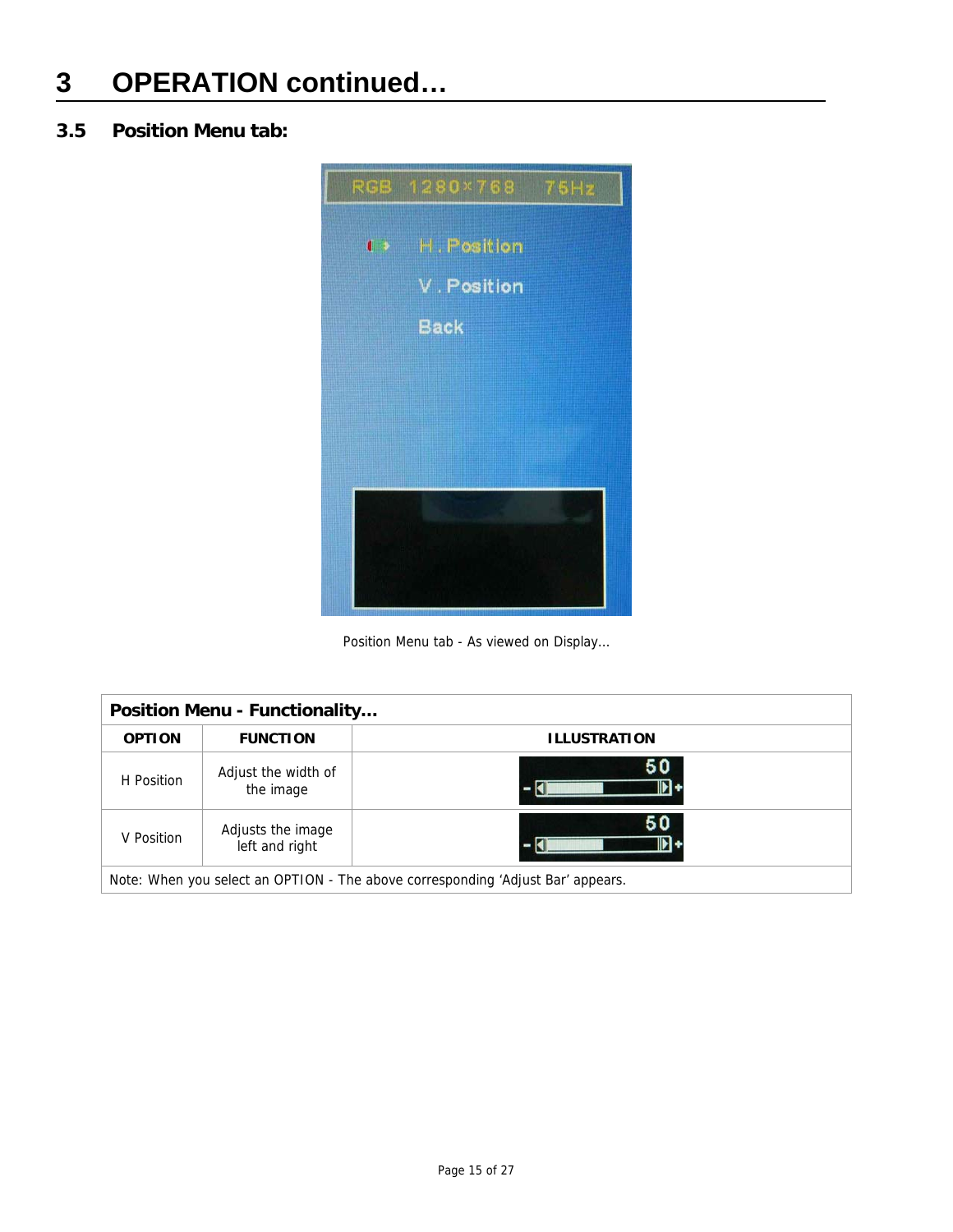### **3.6 OSD Menu tab:**



OSD Menu - As viewed on Display…

| <b>OSD Menu- Functionality</b>                                                  |                                                |                                   |  |
|---------------------------------------------------------------------------------|------------------------------------------------|-----------------------------------|--|
| <b>OPTION</b>                                                                   | <b>FUNCTION</b>                                | <b>DESCRIPTION / ILLUSTRATION</b> |  |
| OSD H                                                                           | Select to change H position of the<br>OSD menu | 100                               |  |
| OSD V                                                                           | Select to change V position of the OSD<br>menu | 100<br>- 1                        |  |
| <b>OSD Timer</b>                                                                | Set length of OSD menu                         | 0<br>H                            |  |
| Back                                                                            |                                                |                                   |  |
| Note: When you select an OPTION – The above corresponding 'Adjust Bar' appears. |                                                |                                   |  |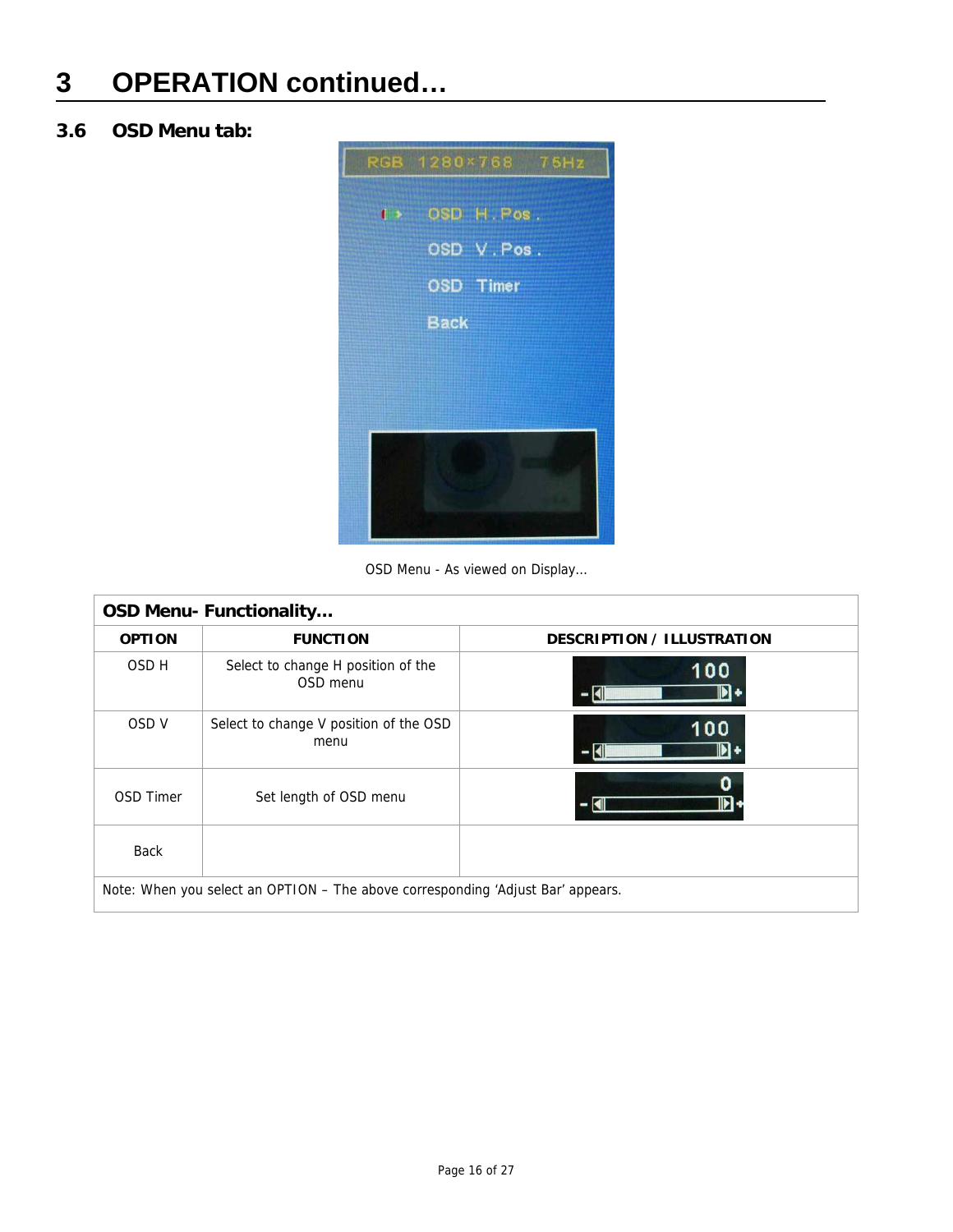### **3.7 Language tab:**



Language Menu - As viewed on Display…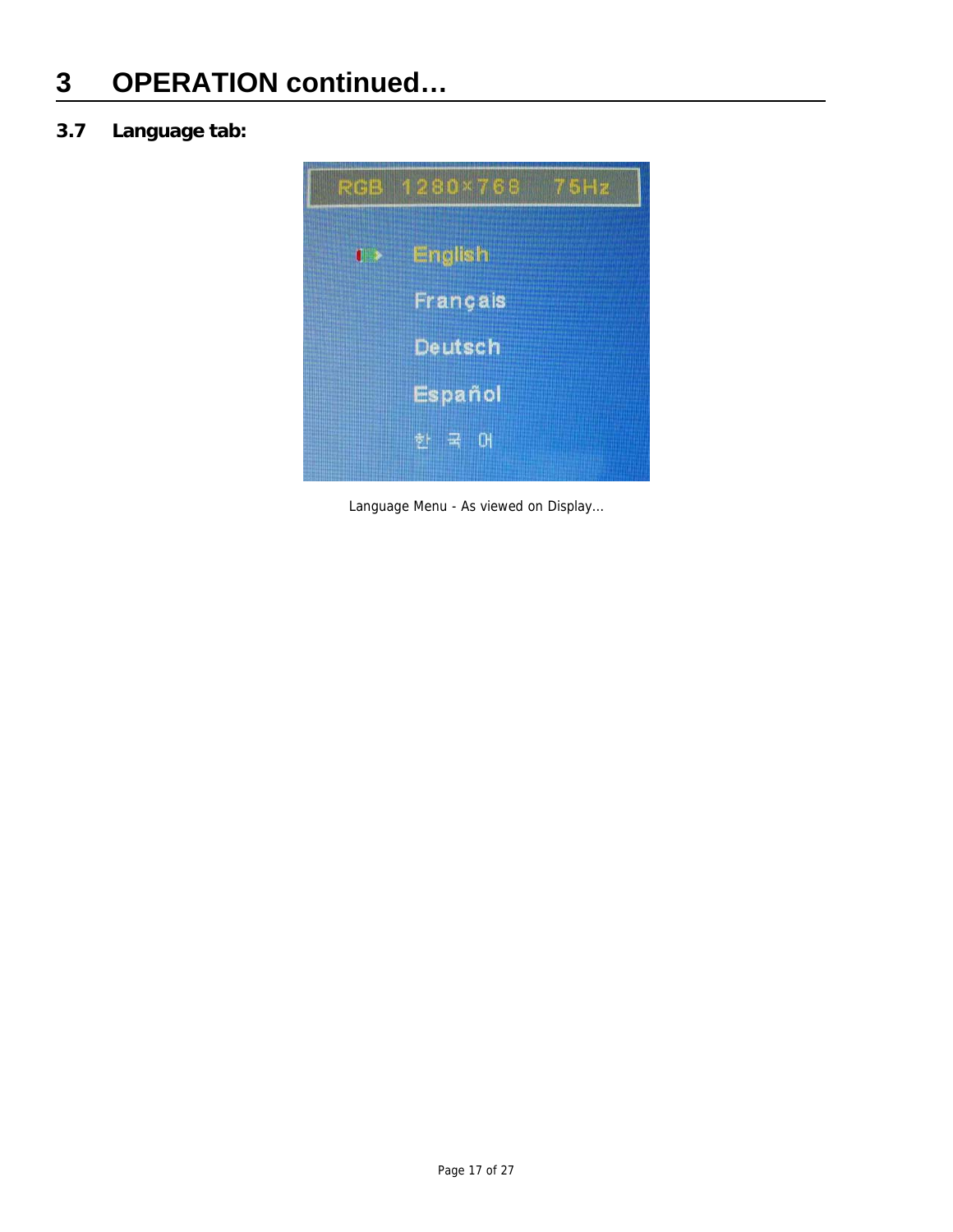### **3.8 Misc Menu tab:**



Misc Menu - As viewed on Display…

| Misc Menu - Functionality |                                                                                 |                                                                                            |  |  |
|---------------------------|---------------------------------------------------------------------------------|--------------------------------------------------------------------------------------------|--|--|
| <b>OPTION</b>             | <b>FUNCTION</b>                                                                 | <b>ILLUSTRATION</b>                                                                        |  |  |
| Signal Source             | Select the input source                                                         | RGB 1280×768 75Hz<br><b>RGB</b><br>$\blacksquare$<br><b>DVI</b><br><b>CVBS</b><br>S. VIDEO |  |  |
| Volume                    | <b>Controls Audio Volume</b>                                                    | - 141                                                                                      |  |  |
| Mute                      | Mutes the Audio                                                                 | OFF<br>ON                                                                                  |  |  |
| Reset                     | Resets all Factory settings                                                     |                                                                                            |  |  |
| Back                      | Exits the menu                                                                  |                                                                                            |  |  |
|                           | Note: When you select an OPTION - The above corresponding 'Adjust Bar' appears. |                                                                                            |  |  |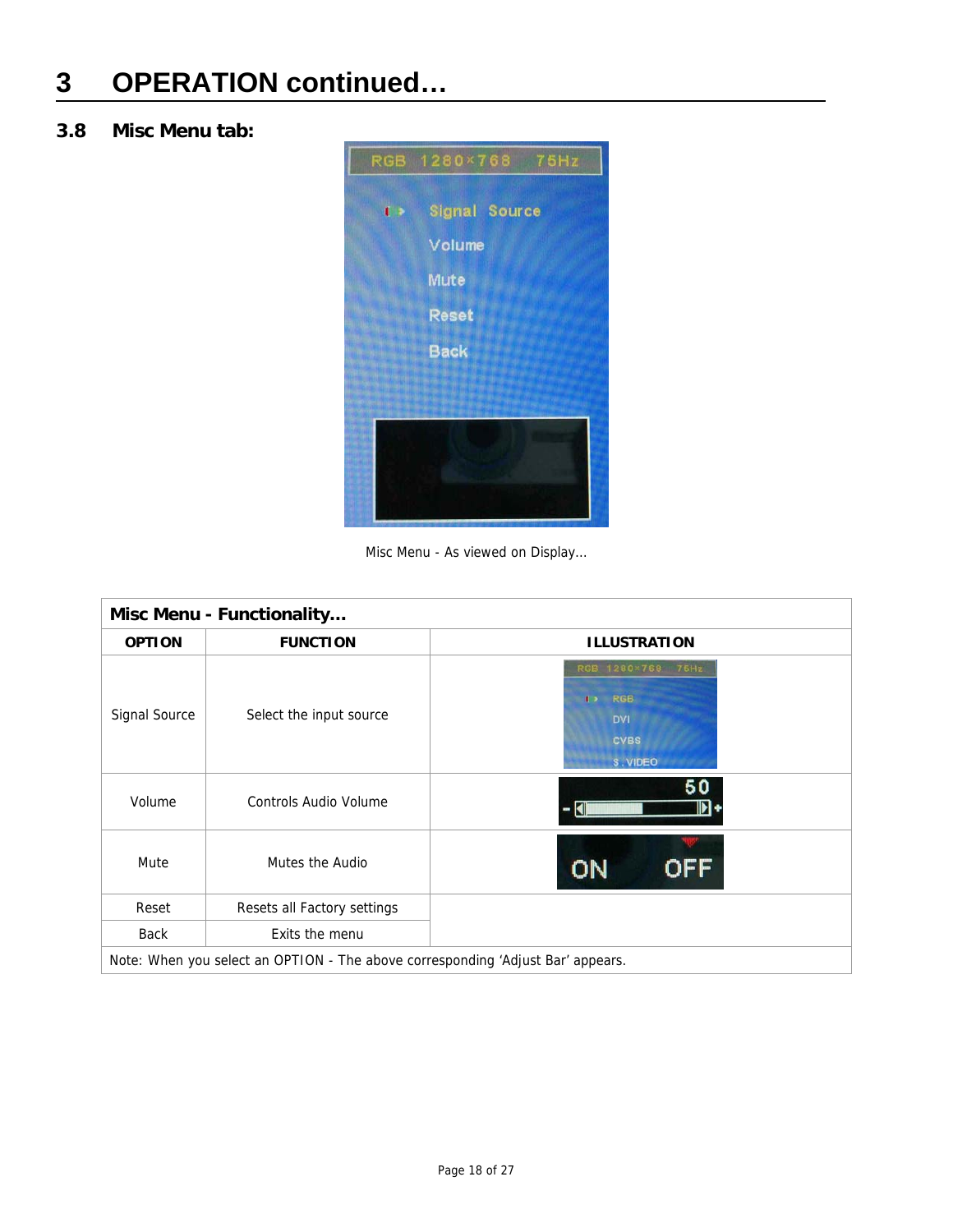### **4 MAINTENANCE**

### **4.1 Routine Maintenance**

Good performance requires maintenance checks regularly. The following are recommended:

- 4.1.1 Check all cable connectors on the rear of the display to ensure they are secured.
- 4.1.2 Check the cable connectors on the external Nauticomp Power Supply. Inspect for corrosion on all connections – Terminal contacts must be tightly fastened.
- 4.1.3 Examine all cables for signs of damage such as; chafing, cuts, nicks or corrosion.
- 4.1.4 Take care when cleaning the display. Wipe the LCD with clean, damp cloth to remove dust.

#### **CAUTION:**

Ensure the display is disconnected from power before carrying out routine maintenance.

#### **CAUTION:**

 Do not wipe the display with a dry cloth, Acid, Ammonia based or abrasive products - As this could scratch the screen coating.

### **4.2 EMC Servicing and Safety Guidelines**

Only authorized Nauticomp service technicians should service Nauticomp Displays. They will ensure that service procedures and replacement parts used will not affect performance.

Kindly note the following:

- 4.2.1 There are no user serviceable parts in any Nauticomp Display or power supply.
- 4.2.2 Some products generate high voltages. Never handle the cables/connectors when power is being supplied to the equipment.
- 4.2.3 When powered up, all electrical equipment produces electromagnetic fields. These can cause adjacent pieces of electrical equipment to interact with one another with a consequent adverse effect on operation. In order to minimize these effects and enable you to get the best possible performance from your Nauticomp display, guidelines are given in the installation instructions (Section 2.9 refers), to enable you to ensure minimum interaction between different items of equipment, i.e. ensure optimum Electromagnetic Compatibility (EMC).
- 4.2.4 Always report any EMC-related problem to your Nauticomp dealer. We use such information to improve our quality standards.
- 4.2.5 In some installations, it may not be possible to prevent the equipment from being affected by external influences. In general this will not damage the equipment but it can lead to spontaneous resetting action, or momentarily may result in faulty operation.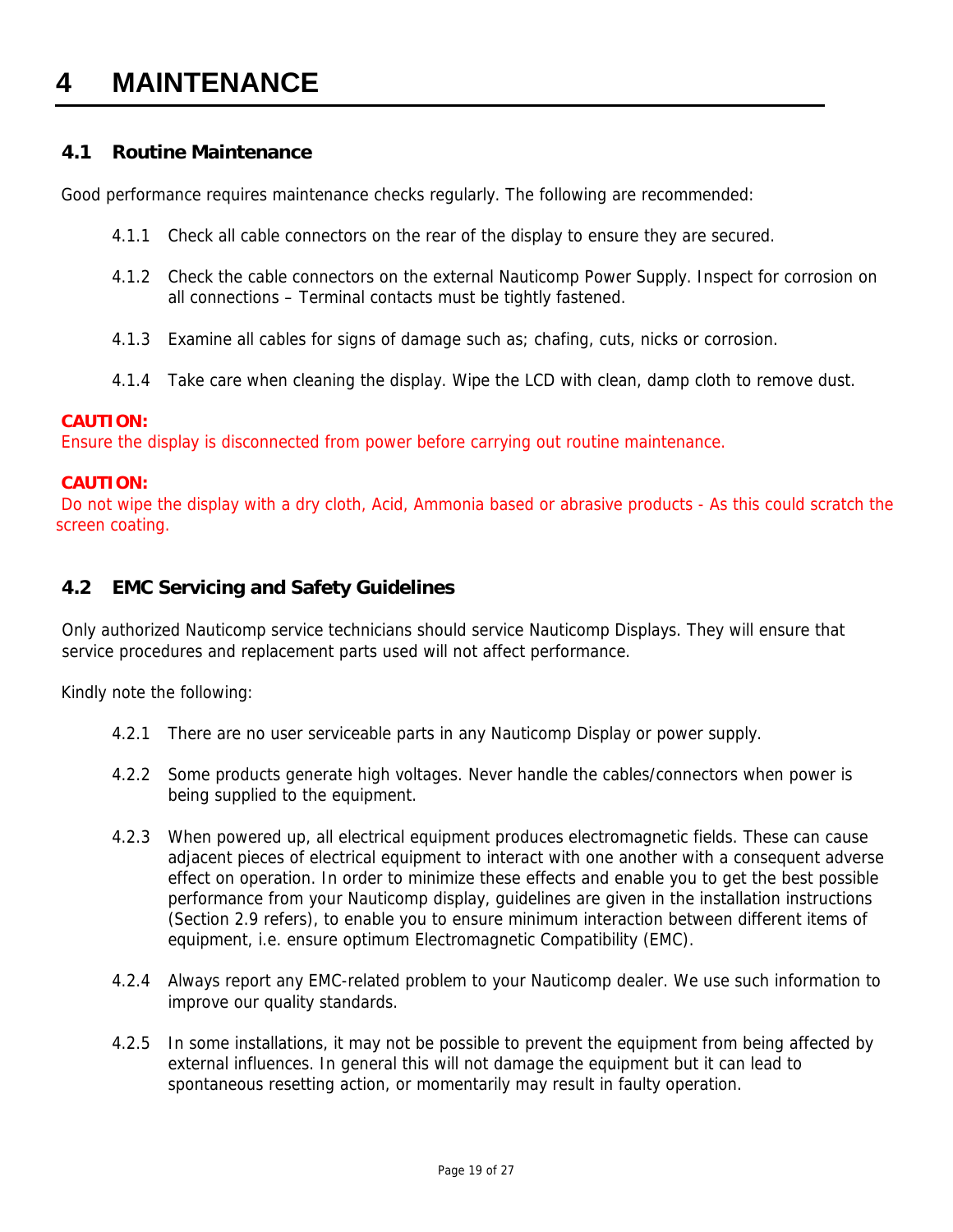### **5 TROUBLESHOOTING**

All Nauticomp displays are subjected to comprehensive testing and quality assurance programs. However, if this unit should develop a fault, please refer to the following table to identify the most likely cause and the corrective action required to restore normal operation.

If you still have a problem after referring to the table below, contact Nauticomp Technical Services Department for further advice.

Always quote the product serial numbers. Display unit serial number is printed on the back of the unit.

### **5.1 Common Symptoms and Possible Solutions**

| Symptom                       | Cause               | <b>Solution</b>                                                                                                                 |
|-------------------------------|---------------------|---------------------------------------------------------------------------------------------------------------------------------|
| Display will not power<br>on? | 12V DC Power Supply | Physically Check:<br>a) Ensure power cable is installed securely on<br>rear of display.                                         |
|                               |                     | Ensure power cable is connected to power<br>b)<br>supply correctly.                                                             |
|                               |                     | Ensure power supply is outputting 12.1 volts.<br>C)                                                                             |
|                               |                     | d) Power cable for cut and nicks.                                                                                               |
|                               |                     | For voltage at end of cable.<br>e)                                                                                              |
|                               |                     | To see if the fuse has blown.<br>f)                                                                                             |
| No Video Signal?              | 1) Connections      | Ensure video cable is connected securely to output<br>device and the back of Display.                                           |
|                               | 2) Output Source    | Ensure output device is powered on and working<br>correctly with another display if possible.                                   |
| Poor Video Signal?            | 1) Connections      | Ensure video cable is connected securely to output<br>device and back of display.                                               |
|                               | 2) Interference     | Physically Check:<br>Ensure cables are not run close to high power<br>a)<br>output devices, and are not making sharp<br>angles. |
|                               | 3) Resolution       | Ensure:<br>Output device is in proper resolution for the<br>a)<br>display you are running.                                      |
|                               |                     | b) Pins on the interface cables are not bent.                                                                                   |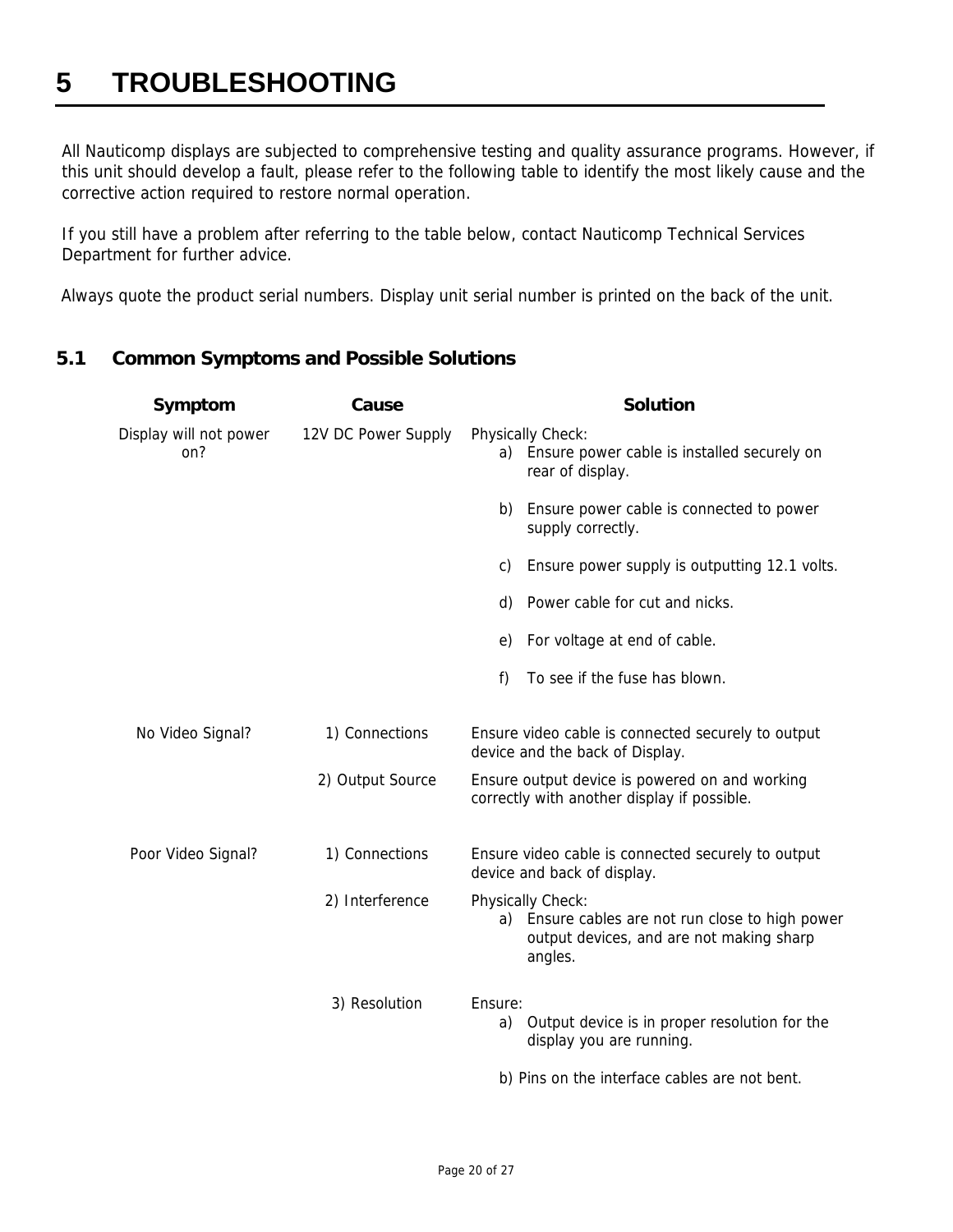| Symptom              | Cause                           | <b>Possible Solution</b>                                                                 |  |
|----------------------|---------------------------------|------------------------------------------------------------------------------------------|--|
| Screen Blacking Out? | <b>Excessive UV Rays</b>        | If LCD does black out the Display needs to be shaded<br>until picture returns to normal. |  |
|                      |                                 | Once the affected area's temperature decreases<br>normal operation will resume.          |  |
| Display seems dim?   | Backlight Brightness to<br>low  | Turn potentiometer (dial), clockwise to brighten<br>a)<br>up display.                    |  |
|                      |                                 | In high ambient light conditions adjust the<br>b)<br>LCD panel Brightness & Contrast.    |  |
| Cannot see image?    | Display does not see<br>sources | Be sure that inputs are turned on and outputting<br>video.                               |  |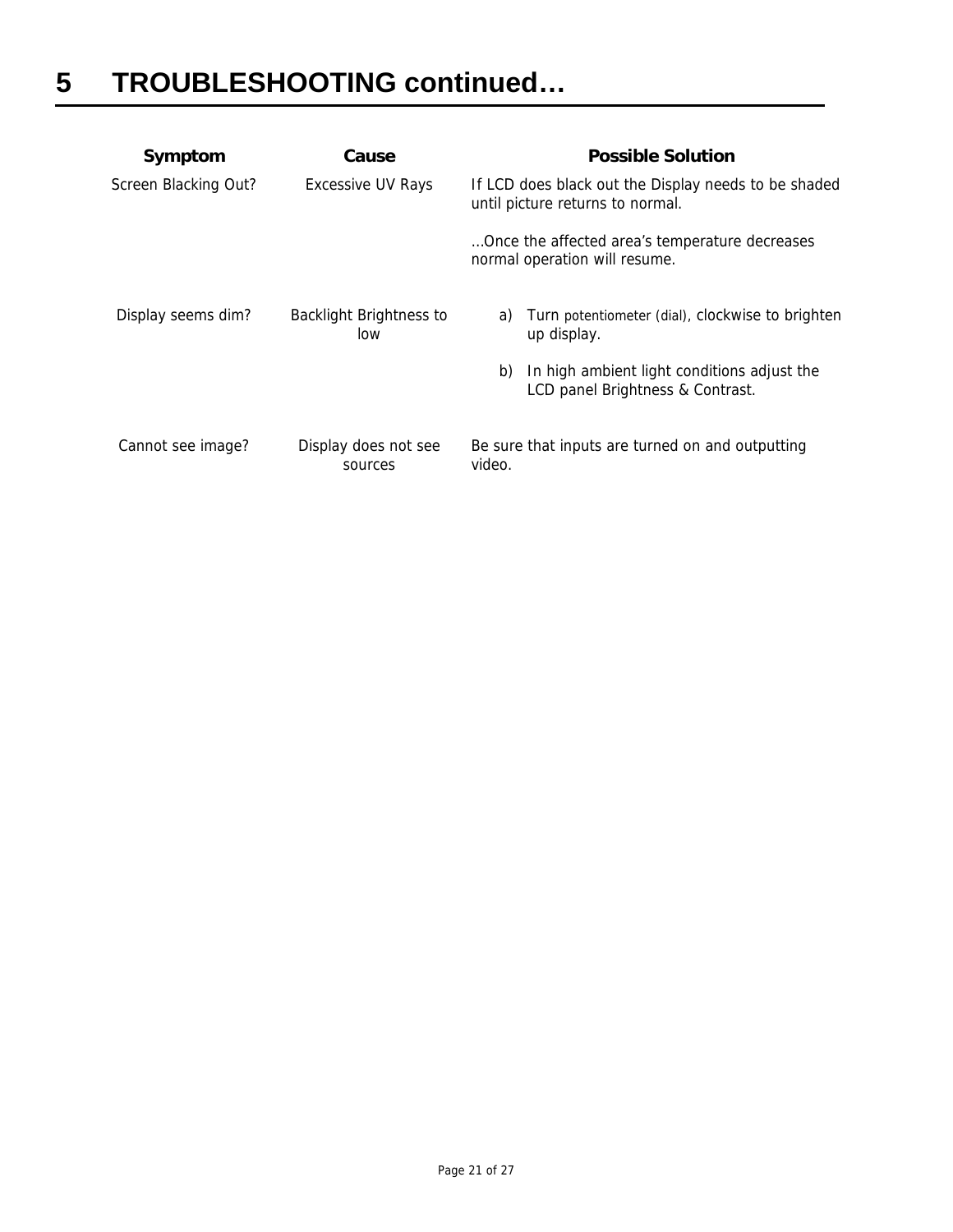**6.1 Declaration of Conformity** 



## Declaration of Conformity

We, Manufacturer

**Nauticomp Inc.** 8 Callaghan Road, Lindsay, Ontario, Canada, K9V4R4

Declare under our sole responsibility that the Infinity, Signature, Glass Bridge, Signature Series II, Genesis Series and Titan Series line of displays are in conformity with the following standards

> **EN 55022 Class A- Emission** EN 55024-Immunity

Signature Ryan E. Moore President Nauticomp Inc.

Signature:  $\mathcal{W}$ Michael K. Theriault

**Technical Advisor** Nauticomp Inc.

Date: April 26th 2010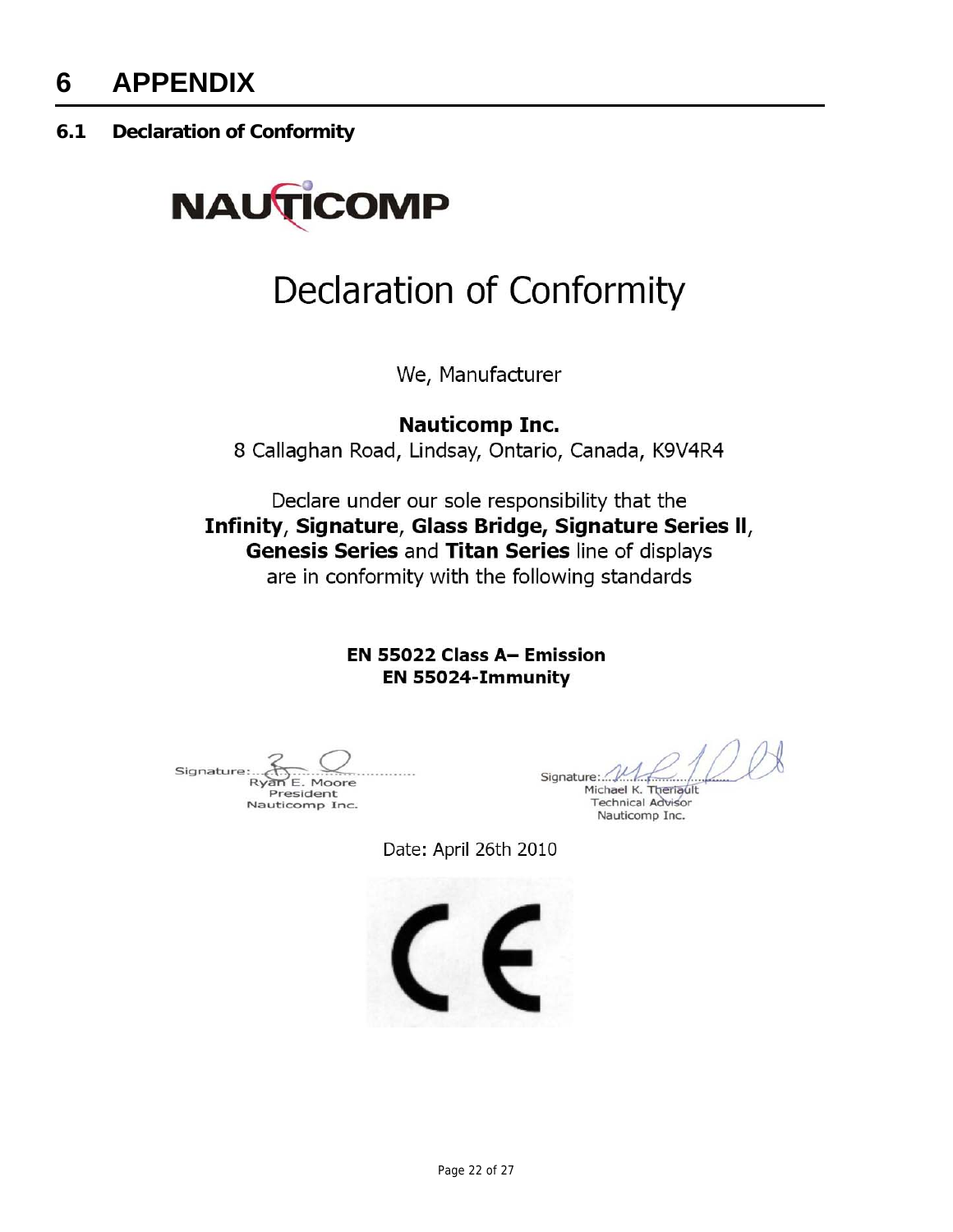### **6.2 Warranty Certificate**

The Nauticomp Warranty terms and conditions as described below do not affect the customer's statutory rights:

#### **Limited Warranty**

 Nauticomp warrants each new Titan Commercial Series Display to be of good materials and workmanship. Nauticomp or its approved agents will repair or exchange under warranty any parts proven to be defective in material or workmanship under normal use, for a period of 2 years/24 months from date of shipment from Nauticomp. Nauticomp Limited Warranty covers the parts and labour associated with any warranty repair as described above, provided that the unit is returned to Nauticomp or one of its appointed agents.

### **6.3 Warranty Limitations**

### **Warranty Limitations**

 Nauticomp Warranty policy does not apply to equipment that has been subjected to accident, abuse or misuse, shipping damage, alterations, corrosion, incorrect and/or non-authorized service, or equipment on which the serial number has been altered, mutilated or removed. Nauticomp assumes no responsibility for damage incurred during installation or as a result of improper installation. This Warranty does not cover routine system checkouts, alignment/calibration, sea-trials or commissioning.

 A suitable proof of purchase, showing date, place, and serial number must be made available to Nauticomp or authorized service agent at the time of request for Warranty service. Overtime/premium labour portion of services outside of normal working hours is not covered by this Warranty. Travel cost allowance on certain products with a suggested retail price below \$2500.00 is not authorized. When/or if repairs are necessary, these products must be forwarded to a Nauticomp facility or an authorized dealer at owner's expense and then will be returned via surface carrier at no cost to the owner. Travel costs other than auto mileage, tolls and two (2) hours travel time, are specifically excluded on all products. Travel costs, which are excluded from the coverage of this Warranty, include but are not limited to: taxi, launch fees, aircraft rental, subsistence, customs, shipping and communication charges etc. Travel costs, mileage and time, in excess to that allowed must have prior approval in writing.

To the extent consistent with state and federal law.

6.3.1 This warranty is strictly limited to the terms indicated herein, and no other warranties or remedies shall be binding on Nauticomp including without limitation any warranties of merchantable or fitness for a particular purpose.

6.3.2 Nauticomp shall not be liable for any incidental, consequential or special (including punitive or multiple) damages.

All Nauticomp products sold or provided hereunder are merely aids to navigation. It is the responsibility of the user to exercise discretion and proper navigational skill independent of any Nauticomp equipment.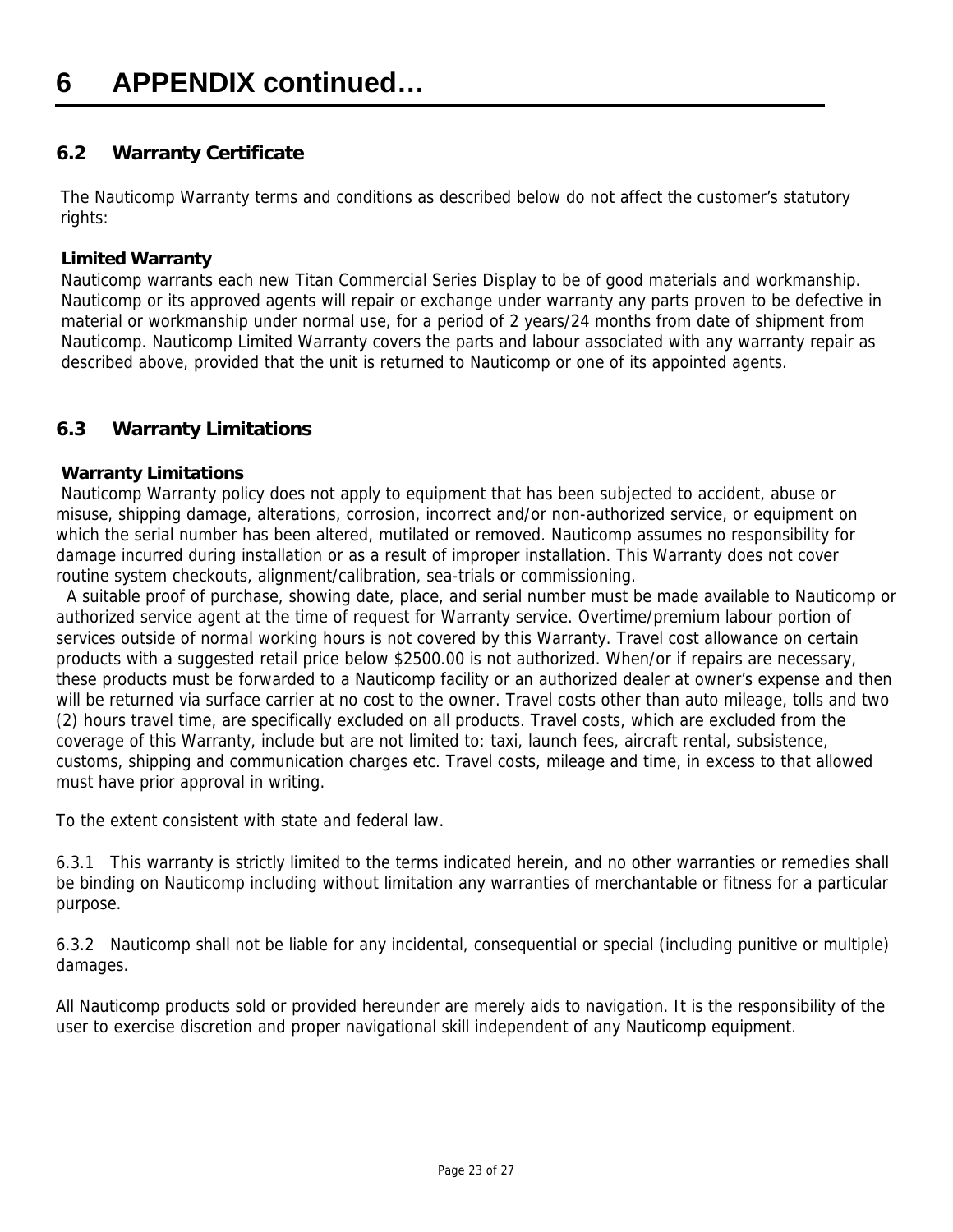### **6 APPENDIX continued…**

### **6.4 Return of Goods Information (RMA)**

#### **Obtaining Warranty Service**

 In the event of Warranty service being required, contact Nauticomp directly. A suitable proof of purchase Showing the date, place of purchase, and serial number must be made available to Nauticomp or an authorized service agent at the time of request for Warranty service.

#### **Note**

 Make sure to call Nauticomp Technical support to obtain an RMA Number before returning ANY defective product to Nauticomp. Failure to do so may result in rejection of shipment.

### **6.5 Document Revision History**

The current issue is the last on the list.

| <b>Revision</b> | Date         | <b>Author</b>        | <b>Checked &amp; Approved</b> |
|-----------------|--------------|----------------------|-------------------------------|
|                 | Dec 3rd 2012 | J Smeall / N Johnson | Yes                           |
|                 |              |                      |                               |
|                 |              |                      |                               |
|                 |              |                      |                               |
|                 |              |                      |                               |
|                 |              |                      |                               |
|                 |              |                      |                               |
|                 |              |                      |                               |
|                 |              |                      |                               |
|                 |              |                      |                               |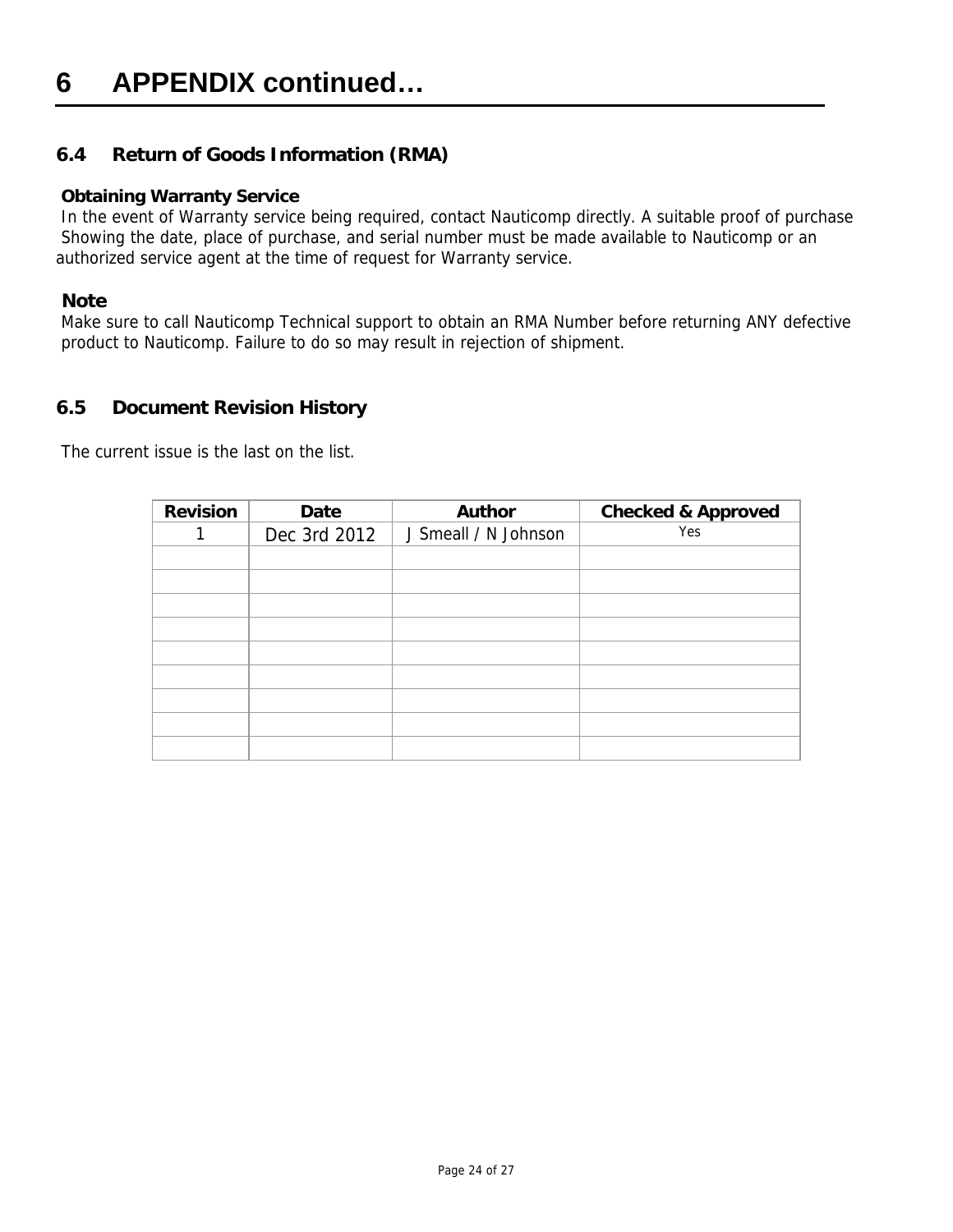### **6 APPENDIX continued…**

### **6.6 Contact Details**

| <b>Canadian Headquarters:</b> | Nauticomp Inc.<br>8 Callaghan Road<br>Lindsay, Ontario, K9V 4R4.                                                                                                                        |
|-------------------------------|-----------------------------------------------------------------------------------------------------------------------------------------------------------------------------------------|
|                               | Tel: +1 705 328 2992                                                                                                                                                                    |
|                               | Fax: +1 705 328 2990                                                                                                                                                                    |
| <b>United Kingdom:</b>        | <b>Nauticomp European Distribution</b><br><b>CA Clase</b><br>2 Mornington Place, Waterberry Drive,<br>Waterlooville, Hants, PO7 7XX<br>Tel: $+44$ 2392 247920<br>$Fax: +44$ 2392 261959 |
| <b>United States:</b>         | <b>Nauticomp International.</b><br>1200 NE 7 <sup>th</sup> Avenue<br>Ft Lauderdale, Florida, 33304.<br>Tel: +1 954 235 4875                                                             |



**Nauticomp Inc. is fully accredited ISO 9001:2000 Company**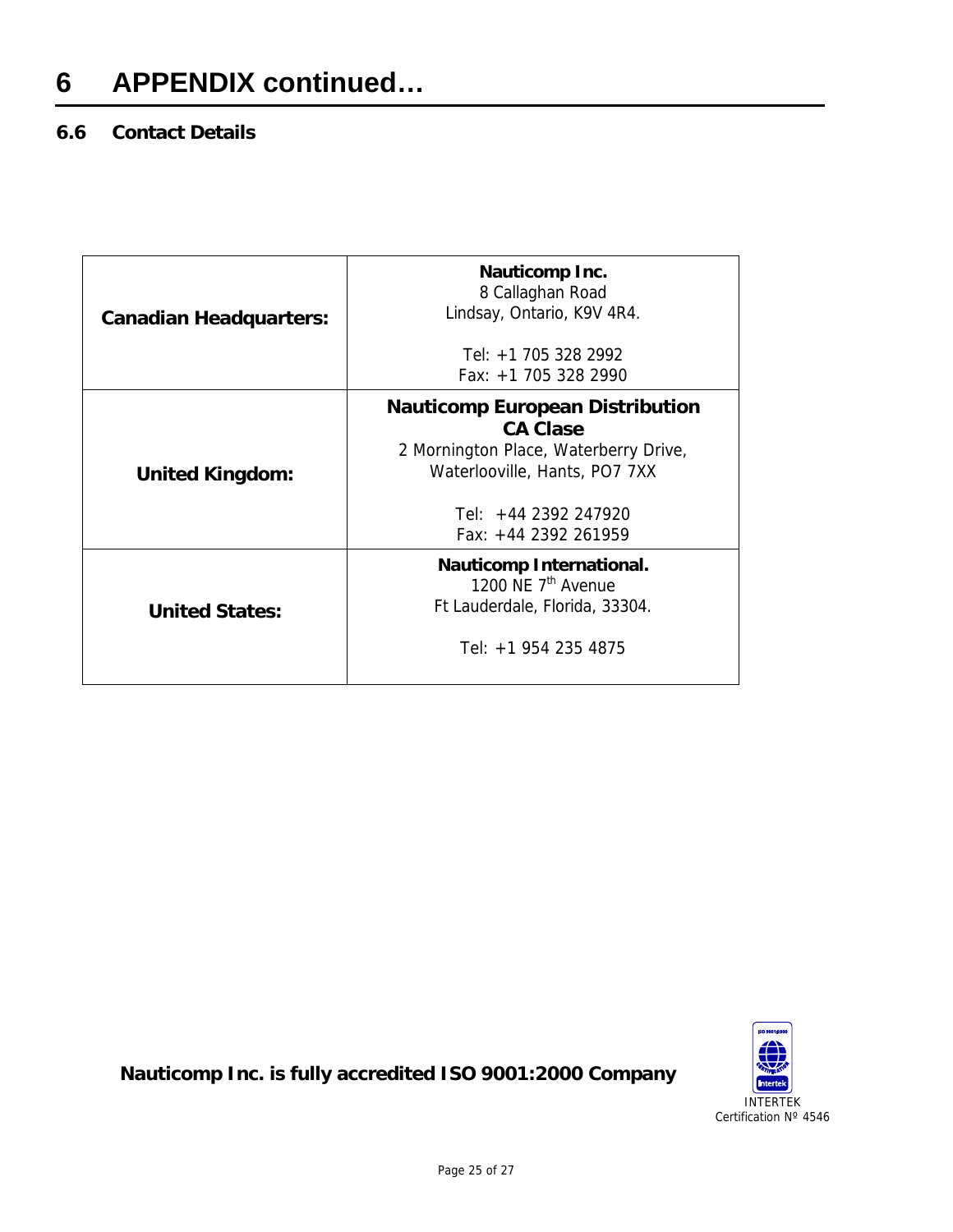### **6.7 Product Notes:**